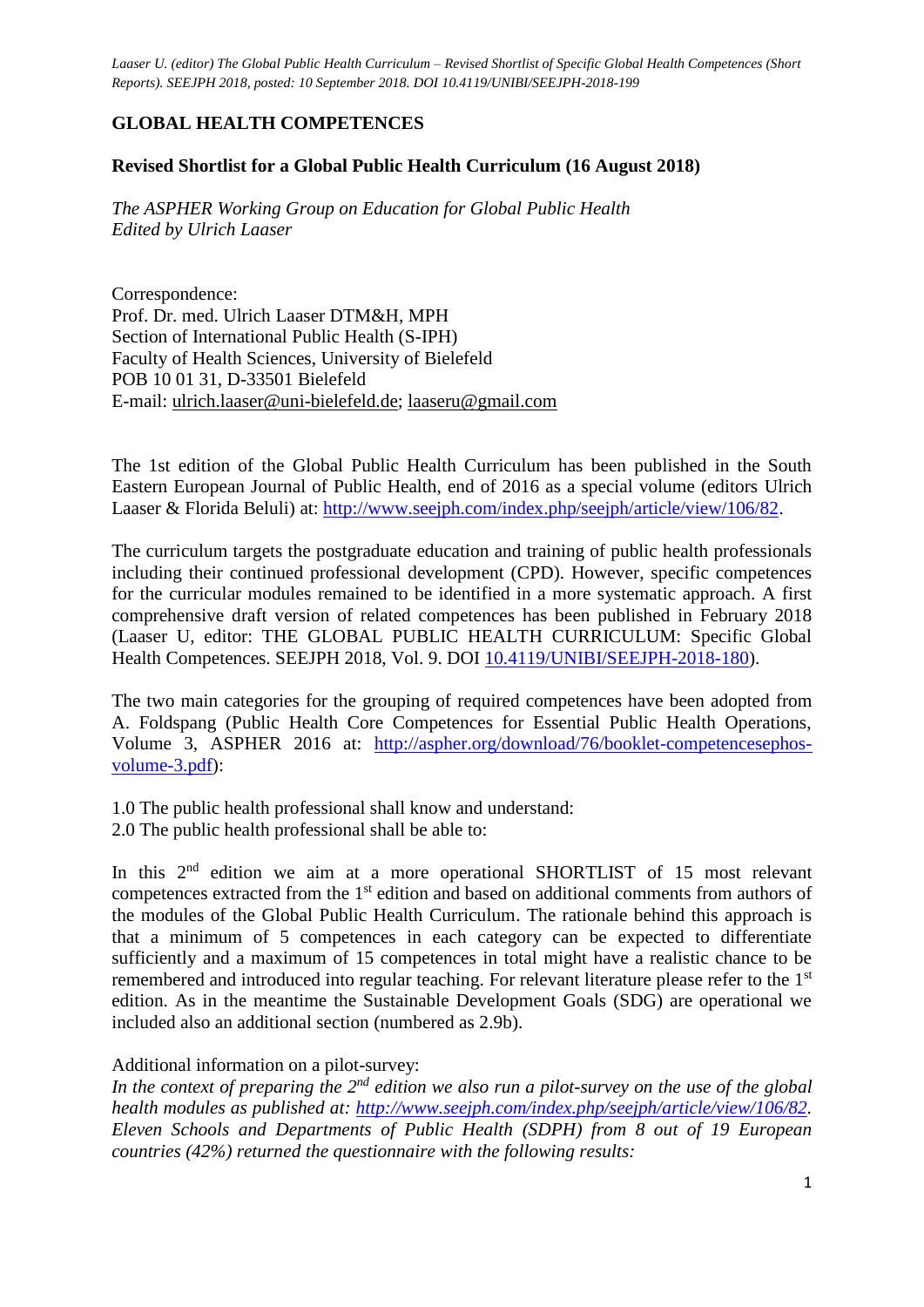*Out of the 11 participating SDPH 6 have a separate module on Global Health, 5 of them as obligatory module with teaching hours between 13 and 240 per year, mainly lectures and small group work. 7 SDPH have global health content in other modules (out of them 3 with no separate module); 6 institutions publish on Global Health, 7 participate in projects, mainly on education or research, 4 cooperate with other SDPH and 3 are member of a global health organisation. Although in no way representative it is of interest that the analytical modules (R 2.0 ff.) got in general considerably better rankings in terms of their relevance than the interventive modules (R 3.0 ff.).*

*Participants of the pilot study:* 

*Genc Burazeri, Ansgar Gerhardus, Jouni J. K. Jaakkola & Timo Hugg, Mihail Kochubovski, Anneli Milen &Mikko Perkio, Elpida Pavi, Oliver Razum & Alexander Kraemer, Gabriela Scintee, Mindaugas Stankūnas, Vesna Velikj Stefanovska, Lijana Zaletel Kragelj.*

*Special thanks go to Assistant Professor Liang-Yin Hsu, Tzu Chi University, Hualien, Taiwan for providing global public health expertise.*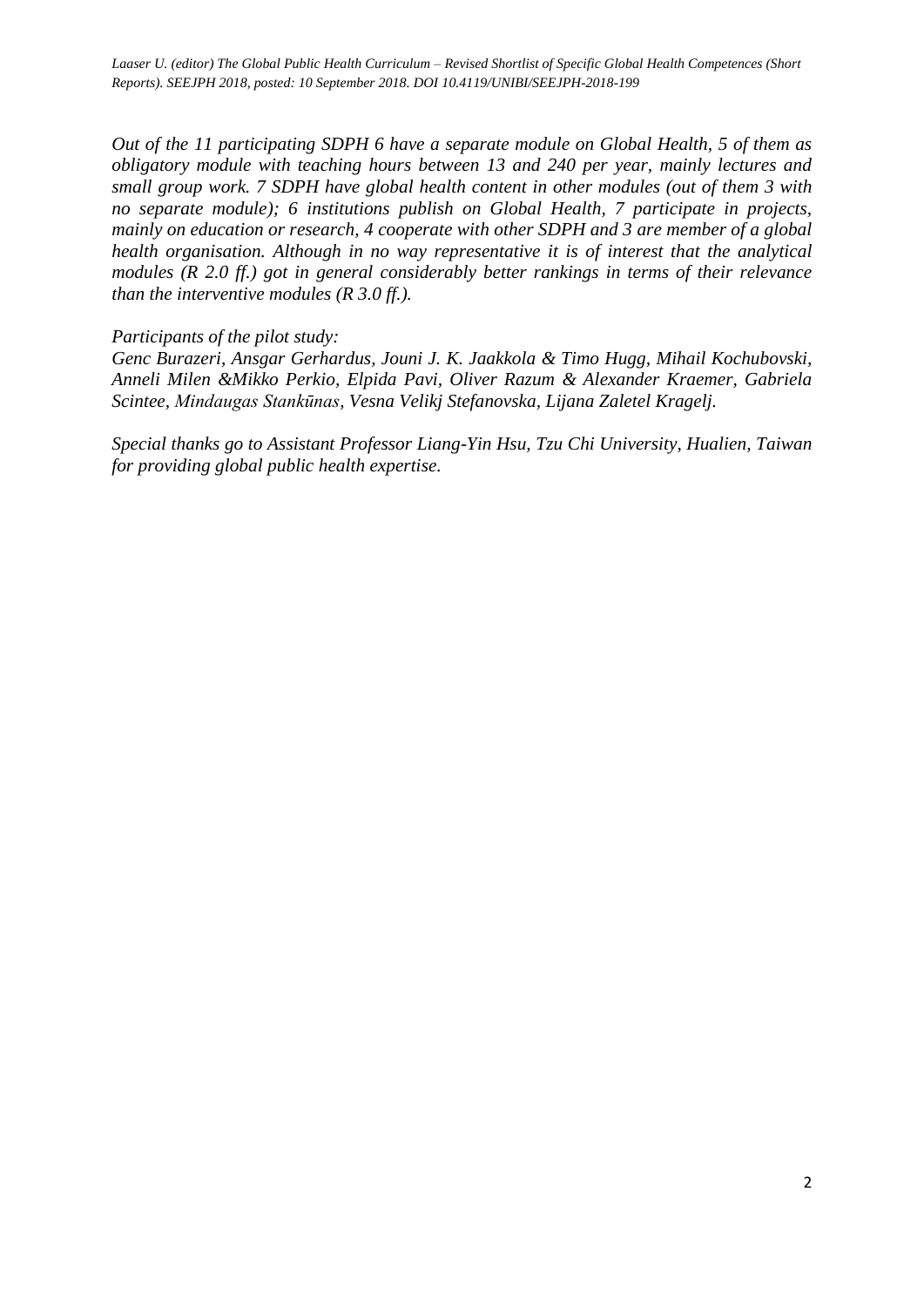## **R 2.1 DEMOGRAPHIC CHALLENGES (Charles Surjadi, Luka Kovacic<sup>1</sup> , Muzaffar Malik)**

There is growing interest in demography, among the public, politicians, and professionals: "demographic change" has become the subject of debates in many developed and developing countries. This is because it impacts on all aspects of people`s life, social relations, economy, and culture. The world population will continue to grow in the 21st century, but at a slower rate compared to the recent past. The annual growth rate reached its peak in the late 1960s, when it was at 2% and above. Better health, economic and social conditions resulted in longer life and an ageing population. It is projected that by 2025 more than 20% of Europeans will be 65 or over. Better living conditions in cities lead to higher urbanization, more than 55% of the world's population residing in urban areas in 2015.

## *1.0 The public health professional shall know and understand:*

1.1 The definitions of demography, aging, social status, and urbanisation.

- 1.2 The major determinants of population dynamics.
- 1.3 The five stages of the global transition model.

1.4 The global distribution of major diseases according to climate, gender and age, social status and culture.

1.5 Major environmental effects of urbanization.

## *2.0 The public health professional shall be able to:*

2.1 Develop specific population projections and identify their determinants.

2.2 Identify the problems accruing from population growth, aging, and urbanisation.

2.3 Apply the six determinants of active aging according to the WHO policy framework to selected populations/countries.

2.4 Design realistic improvements of slums and informal settlements.

2.5 Develop interventions in interdisciplinary and multi-professional environments.

## **R 2.2 BURDEN OF DISEASE (Milena Santric-Milicevic, Zorica Terzic-Supic)**

Health systems today face challenges in the management of available resources. The implemented set of interventions and the criteria used for resource allocation are publicly debated. During reforms and in particular due to tough squeezing of resources, it is crucial to understand a proposed health plan and to have it supported by the public, health professionals, policy makers from other relevant sectors and international community. However, data on health and mortality in populations are not as comprehensive and consistent nor relevant as professionals require, rather are fragmentary and sometimes heterogeneous. The framework of burden of disease and injury study provides information and tools for integration, validation, exploration, and distribution of consistent and comparative descriptors of the burden of diseases, injuries and attributed risk factors, over time and across different health systems. As of 1992, when the first Global Burden of

**.** 

<sup>&</sup>lt;sup>1</sup> See obituary at:<http://www.seejph.com/index.php/seejph/article/view/19/17>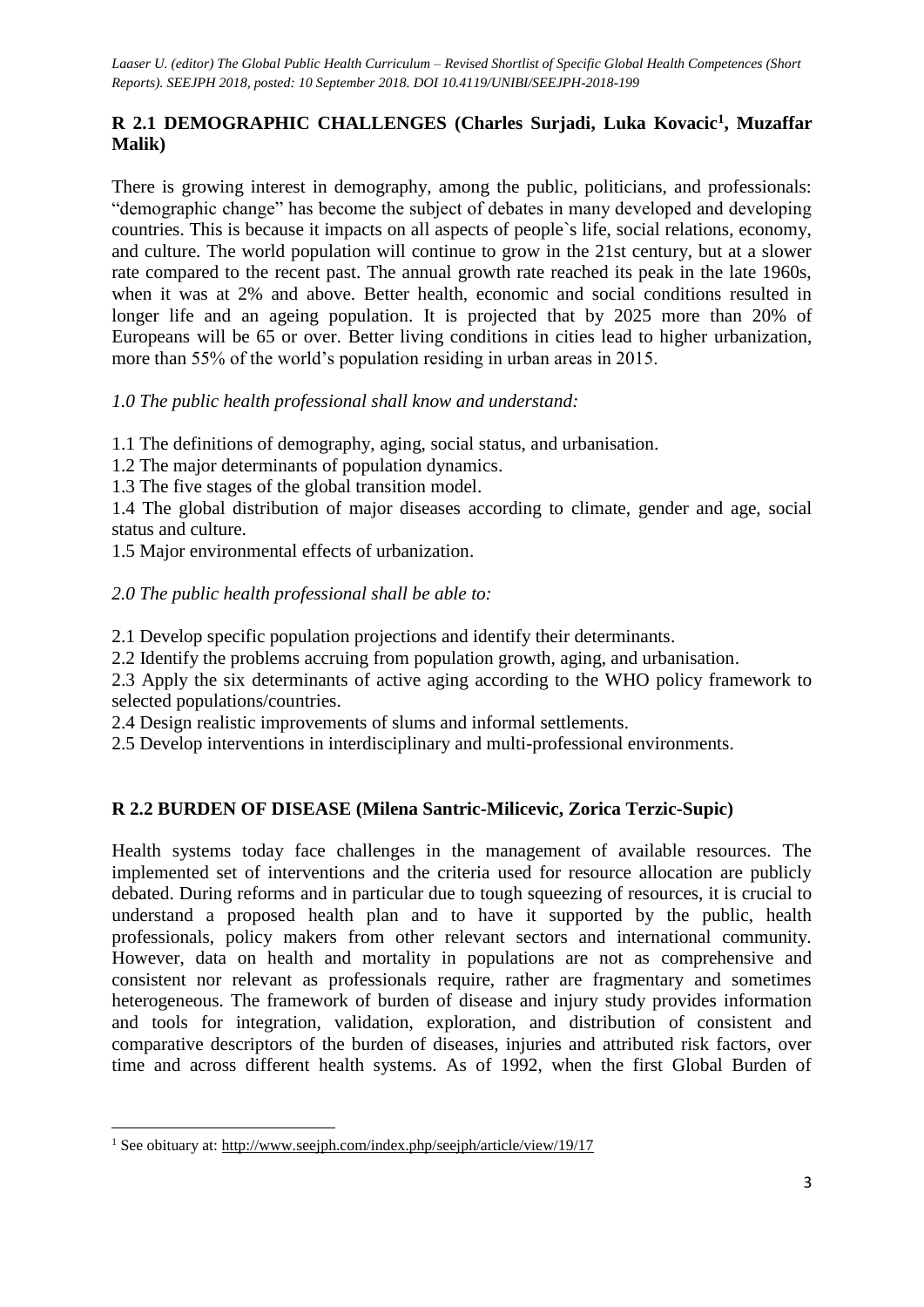Diseases Study was executed, many national burden of disease studies have been undertaken and this framework is currently refining and updating.

*1.0 The public health professional shall know and understand:*

1.1 Health data sources and tools; data integration analysis and reporting.

1.2 Surveillance of health system performance.

1.3 Identification and monitoring of health hazards; occupational health protection; food safety; road safety.

1.4 Primary prevention; secondary prevention; tertiary/quaternary prevention; social support.

1.5 Economic assessment (e.g. Cost-effectiveness analysis) of different healthcare procedures or programmes.

1.6 Setting a national research agenda.

1.7 Advocacy for public health improvement.

*2.0 A public health student should be able to:*

2.1 Explore global health data sources and understand the limitations of these data.

2.2 Identify the composite health measures and their use for health program monitoring, evaluation and priority setting.

2.3 Examine the major categories of morbidity and mortality used by the World Health Organization (WHO) and Institute of Health metrics and Evaluation IHME (Communicable and parasitic diseases, maternal, perinatal and childhood conditions, and nutritional deficiencies, Non-communicable conditions importance and Injuries).

2.4 Describe the concept of premature mortality including age, sex and cause specific mortality rates, life expectancy and years of life lost (YLL).

2.5 Demonstrate knowledge of the major global causes of morbidity and health risks, by describing the concepts of years lived with disability (YLD) and disability adjusted life-year (DALY).

2.6 Describe the relative importance of each Global burden of disease (GBD) category, how the leading GBD diagnoses (15 causes) within each category vary by age, gender and time, and explain potential contributors to the observed variations.

2.7 Explain how life expectancy, YLD, YLL and DALY may be used to make general health comparisons within and/or between countries and WHO regions, and between high, middle and low-income regions, and draw implications for policy and practice.

#### **R 2.3 ENVIRONMENTAL HEALTH (Dragan Gjorgjev, Fimka Tozija)**

The concept of limits of growth – how far we can go? The ecological concept of health, ecological public health – reshaping the conditions for good health. From demographic to democratic transitions to be addressed by public health; different DPSEEA models of environmental health assessment – conceptual framework of environmental health wellbeing. Environmental and Climate Change (CC), Burden of Diseases (DALY, YLL). Environment and health inequalities. Environment and health risk assessment studies. Environmental health indicators to assess health effects of Climate Change – threats to be reduced and opportunities to be adopted. Importance of the intersectoral work. Vulnerability, mitigation, and adaptation of the health sector**.**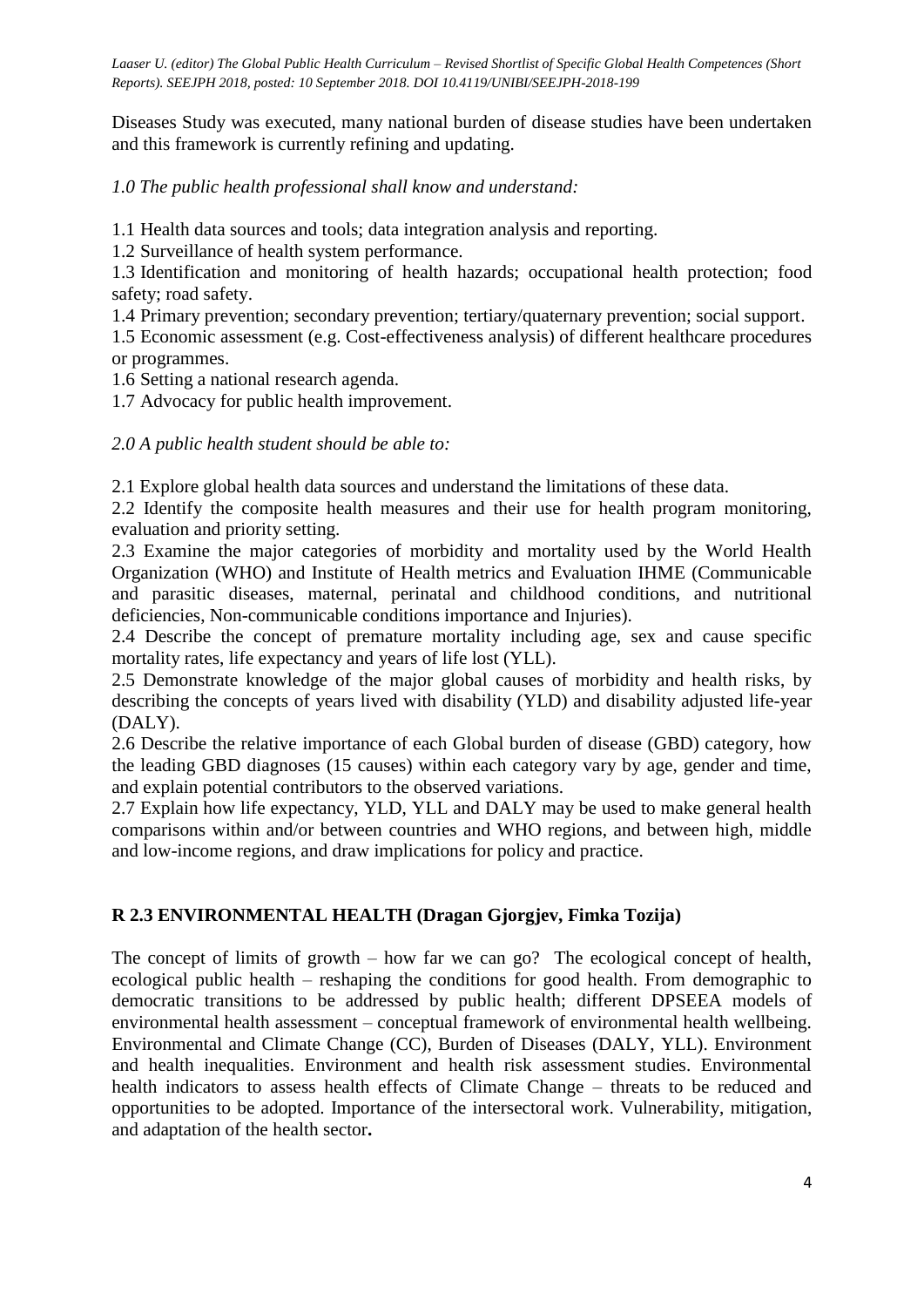*1.0 The public health professional shall know and understand:*

1.1 The basic concept of relationships between ecosystem, environmental degradation, pollution, and human health.

1.2 The dependence of human health on local and global ecological systems and the context of policies, practices and beliefs required to address global environmental changes (such as climate change, biodiversity loss and resource depletion).

1.3 The impact of major driving forces like industrialization, transport, rapid population growth and of unsustainable and inequitable consumption on important resources essential to human health including air, water, sanitation, food supply and living/housing and know how these resources vary across world regions.

1.4 The interactions between inadequate clean water supplies and good sanitation and diarrheal and parasitic diseases.

1.5 The effects of air pollution on acute and chronic lung, cardiovascular disease and other systems diseases.

#### *2.0 The public health professional shall be able to:*

2.1 Use an ecological public health model within a specific social-economic context to discuss how global forces impact health aiming to improve the promotion of health and management of environment and health risks and effects.

2.2 Applying the basic methods for Environment and Health Impact Assessment (EHIA)

2.3 Analyse the relationship between the availability of adequate nutrition, potable water, and sanitation and the risk of communicable and non-communicable diseases.

2.4 Analyse the relationship between environmental pollution and cancers (air pollution, Radon and lung cancer; benzene and leukaemia etc.).

2.5 Communicate the environment and health risks and inform the public how the driving forces like globalisation and others affects environment and health inequalities within and between countries.

2.6 Develop the skills to provide evidence based support to policy makers in order to mitigate the effects of global environmental change on health.

## **R 2.4 GLOBAL MIGRATION AND MIGRANT HEALTH (Muhammad Wasif Alam, Vesna Bjegovic-Mikanovic)**

Nowadays, global migration is considered even more important than in the past. The main reason for that is the number of migrants, which is steadily increasing at the end of the  $20<sup>th</sup>$ century and will continue to grow in the twenty-first. In general, migrants are supposed to have bad opportunities for health as a consequence of their migrant status. The most important issue in analytical models for the health effects of migration is the type of migration – whether it is voluntary, involuntary, or irregular migration. Usually, migration brings improvement in social well-being and health. The wide variety of health conditions and consequences is associated with the profile of the mobile population: "what migrants bring, what they find, and what they build in the host country". Many authors stress three temporal and successive phases associated with individual movements: the pre-departure phase, the journey phase, and the post-journey phase. Though different in many ways they suffer from globally dominant health problems: Tuberculosis, trauma/rape/torture/PTSD, HIV/AIDS, cardiovascular disease etc. Prevention of the public health consequences is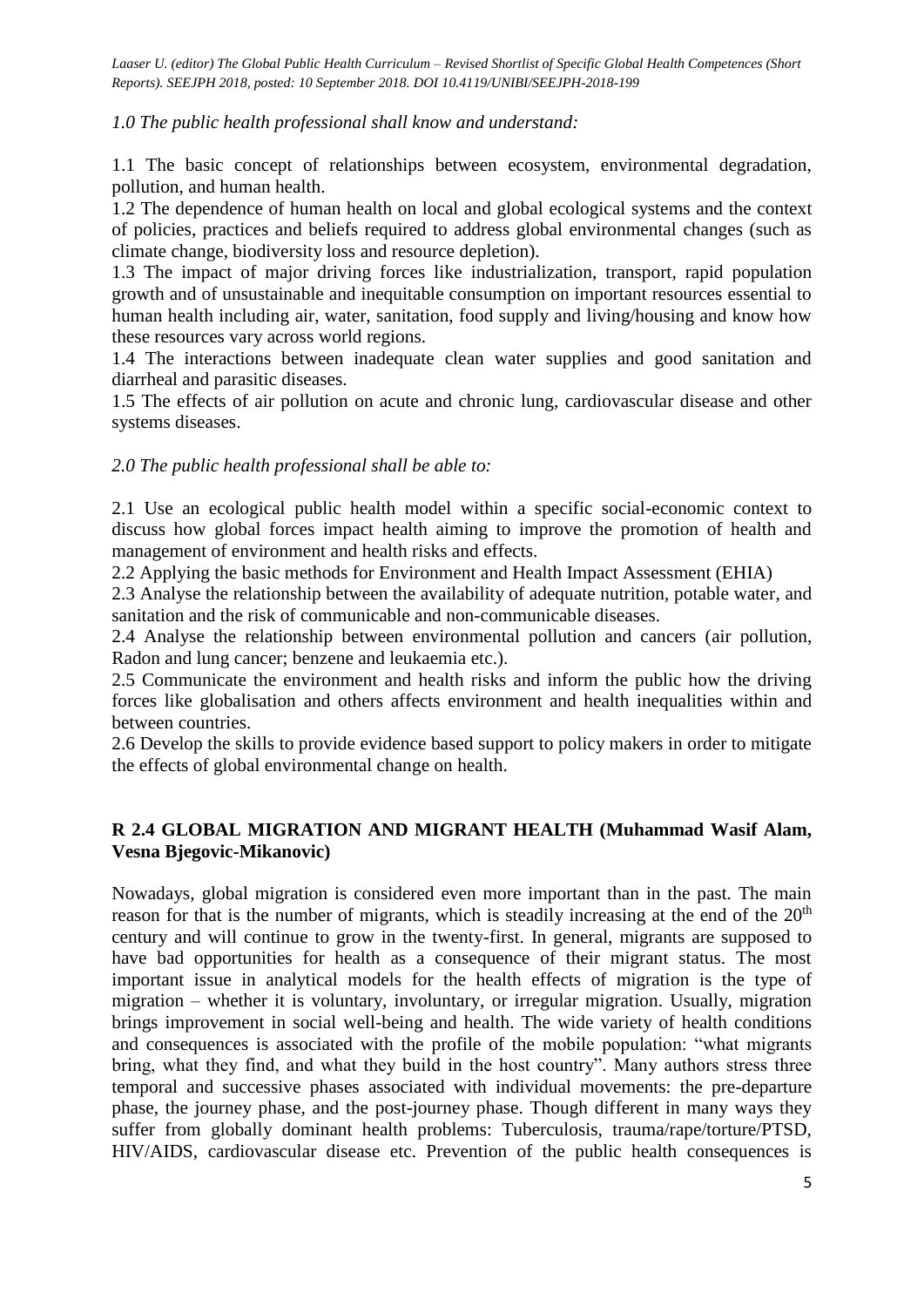particularly relevant and important among the migrant. A clear strategy at the local, regional, and international levels is needed for efficient interventions. There is a human right of migrants to be treated properly if necessary.

### *1.0 The public health professional shall know and understand:*

1.1 The concept of a pandemic and how global commerce and travel contribute to the spread of pandemics.

1.2 The epidemiology of global migration.

1.3 The interplay between national and international conflict, interpersonal violence, and health as well as the direct and indirect threats to both individual and population.

1.4 Health threats posed by violent conflict and natural disaster, and ways in which such threats may extend beyond the borders of the country directly affected.

1.5 The health challenges (including accessing healthcare) that refugees, asylum seekers and other migrants are faced with during life in their country of origin.

#### *2.0 The public health professional shall be able to:*

2.1 Analyse the health risks related to migration, with emphasis on the potential risks and appropriate resources.

2.2 Consider the utility and limitations of common infection control and public health measures in dealing with local or global outbreaks.

2.3 Control outbreaks of communicable diseases such as measles in a context of local and international populations with varying levels of immunization.

2.4 Liaise with local or regional public health authorities and be aware of national and international public health organizations responsible for issuing health advisory recommendations.

2.5 Analyse general trends and influences in the global availability and movement of health workers.

2.6 Regard the impact on health of cross-border flows, including international trade, information and communications technology, and health worker migration.

#### **R 2.5 SOCIAL DETERMINANTS OF HEALTH INEQUALITIES (Janko Jankovic)**

The largest contribution to health inequalities both within and between countries around the world is attributable to the social circumstances in which people live and work, i.e. to the social determinants of health. Educational attainment, income, occupational category and social class are probably the most often used indicators of current socioeconomic status in studies on social inequalities in health which present differences in health that are unnecessary, avoidable, unfair and unjust. They are also systematic (not distributed randomly) and socially produced and therefore modifiable. The fairest way to combat against social inequalities in health is to improve the health of the most disadvantaged faster than that among the rich.

*1.0 The public health professional shall know and understand:*

1.1 That health is not only a medical, but also a social issue.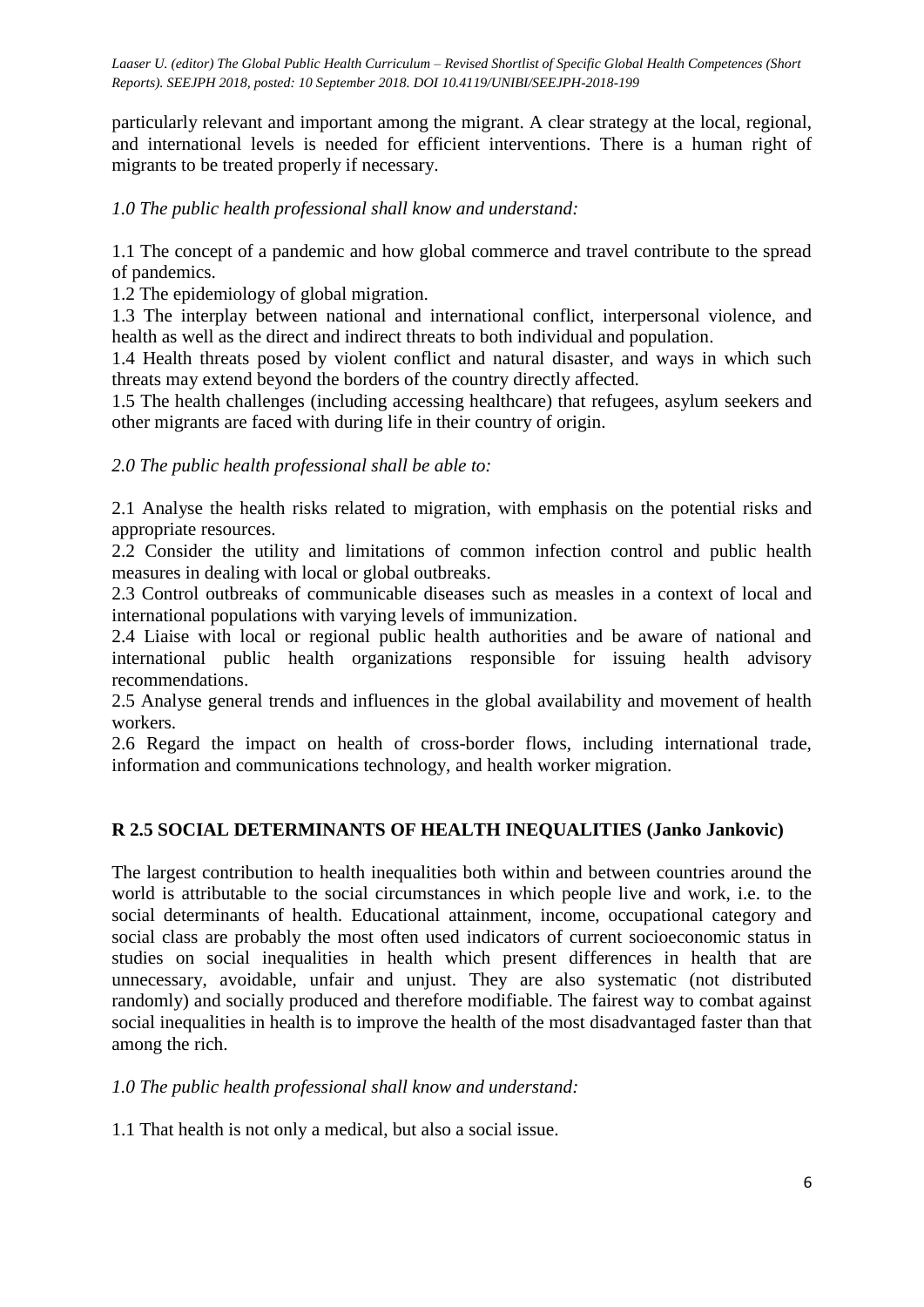1.2 The major social determinants of health and their impact on differences in life expectancy, major causes of morbidity and mortality and access to healthcare between and within countries (topics include absolute and relative poverty, income, education, employment status, social gradient, gender, ethnicity and other social determinants).

1.3 The relationship between health and social determinants of health, and how social determinants vary across world regions.

1.4 How social determinants operates at different levels (individual, household, community, national and international).

1.5 The relationship between health, human rights, and global inequities.

*2.0 The public health professional shall be able to:*

2.1 Define health inequity and health inequalities.

2.2 Demonstrate how one can inform policy makers about the importance of addressing health inequalities, and advocate for strategies to address health inequalities at a local, national or international level.

2.3 Describe major public health efforts to reduce disparities in global health (such as Sustainable Development Goals, Europe 2020 and Health 2020).

2.4 Analyse local, national or international interventions to address health determinants such as strategies to engage marginalized and vulnerable populations in making decisions that affect their health and well-being.

2.5 Analyse distribution of resources to meet the health needs of marginalized and vulnerable groups.

2.6 Advance strategic thinking on tackling health inequalities.

#### **R 2.6 GENDER AND HEALTH (Bosiljka Djikanovic)**

While sex in genetically and biologically determined, gender is socially constructed identity that shapes many aspects of person's functioning and has implications on health as well. There are historically present gender disparities that are related to the power, decision making, and different societal expectations of women and men. Although gender norms and values are deeply rooted in the culture, they are not fixed and unchangeable. They might evolve over time and may vary substantially in different environments. Gender analysis aims to identify gender differences that will inform actions to address gender inequality. Gender mainstreaming in medical education is important for eliminating gender biases in existing routines of health professionals.

#### *1.0 The public health professional shall know and understand:*

1.1 The basic differences between sex and gender and their overall importance on health.

1.2 How different levels of development of civil society and human rights affect identification and respect of gender differences.

1.3 The factors that influence construction of gender identity, and the impact of gender identity on achieving full potentials for health, including an access to health promotion and disease prevention.

1.4 The historical perspective of gender differences and their impact on social functioning and health

1.5 The relationship between sex and other mediating factors with different health outcomes.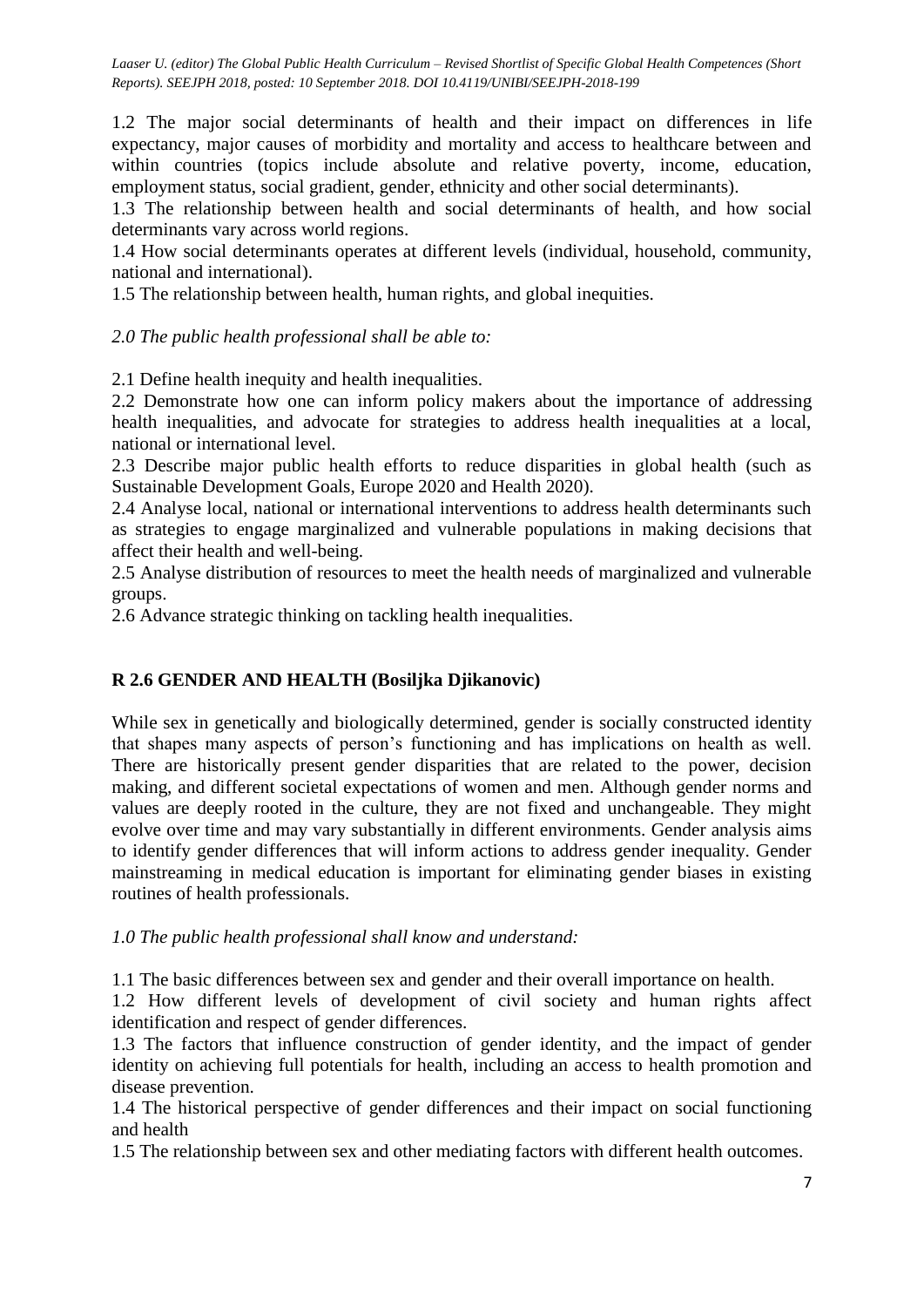1.6 How gender affects different risk-taking behaviours and other mediating factors of the importance for disease prevention, treatment and rehabilitation.

1.7 How transgender identity is associated with different health outcomes.

## *2.0 The public health professional shall be able to:*

2.1 Elaborate on differences and interrelationship between sex, gender and health, and corresponding challenges that appear at primary, secondary and tertiary level of prevention.

2.2 Identify windows of opportunities in public health for addressing gender differences that have an impact on health.

2.3. Use different tools and mechanisms that better recognise, identify and articulate gender differences in health-related matters.

2.4. Conduct proper gender analysis in order to identify gender inequities and gender inequalities that exist in certain communities and societies, with the relevance for health.

2.5 Apply gender mainstreaming, as a process of assessing implications for women and men of any planned action, including legislation, policies or programs, in any area, and at all levels.

2.6 Apply gender mainstreaming as an integral part of the design, implementation, monitoring and evaluation of policies and programs in all political, economic and societal spheres, so that women and men benefit equally.

2.7 Propose set of actions that would overcome gender gap in achieving the fullest potential for health.

## **R 2.7 STRUCTURAL AND SOCIAL VIOLENCE (Fimka Tozija)**

Theoretical and conceptual basis is provided for understanding structural and social violence, collective violence and armed conflicts as a public health problem: definitions, typology, burden, context, root causes and risk factors, public health approach, structural interventions and multilevel prevention. General overview of public health approach, ecological model and human rights approach is presented. The Module also explains the impact of structural and social violence on health, human rights, the role of the health sector, and suggests a number of practical approaches for prevention and policy intervention.

*1.0 The public health professional shall know and understand:*

1.1 The theoretical and conceptual basis of structural and social violence, and armed conflicts as a public health problem: definitions, typology, burden and context.

1.2 Root causes and risk factors for structural and social violence.

1.3 The main analytical methods and tools for structural and social violence: public health approach, ecological model and human rights approach as defined by the WHO.

1.4 The impact of structural and social violence on health and human rights.

1.5 The role of the health sector for prevention of structural and social violence.

1.6 Health in all policies and evidence-based multilevel prevention programmes for structural and social violence.

1.7 Practical approaches for prevention and policy intervention for structural and social violence prevention and the impact of resilient factors on structural and social violence prevention.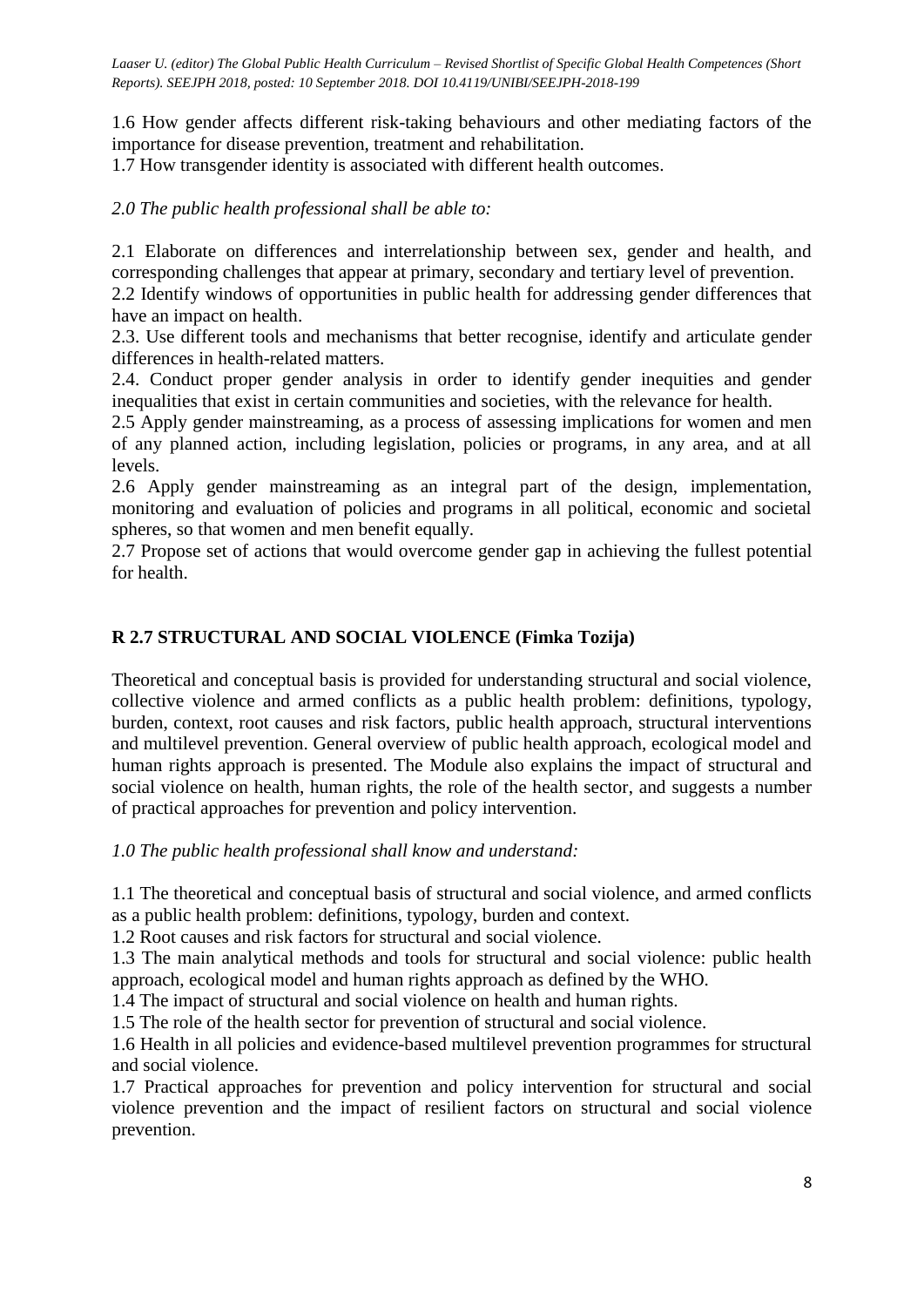*2.0 The public health professional shall be able to:*

2.1 Apply analytical tools for structural and social violence: public health approach and ecological method.

2.2 Determine the magnitude, burden and economic consequences of structural and social violence applying WHO methodology.

2.3 Identify root causes and risk factors for structural and social violence at different levels and compare in different countries.

2.4 Do case problem analysis and review of evidence-based multilevel prevention measures for structural and social violence.

2.5 Translate knowledge in practice - consider and apply successful practices from other countries for structural and social violence.

2.6 Develop sustainable multilevel prevention programs for structural and social violence.

2.7 Identify resilient factors to strengthen community capabilities, and contribute to reduction of structural and social violence.

#### **R 2.8 DISASTER PREPAREDNESS (Elisaveta Stikova)**

The Disaster and Emergency Preparedness and Response Core Competences were created to establish a common performance goal for the public health preparedness workforce. This goal is defined as the ability to proficiently perform assigned prevention, preparedness, response, and recovery role(s) in accordance with established national, state, and local health security and public health policies, laws, and systems. Much of an individual's ability to meet this performance goal is based on competences acquired from three sources: foundational public health competences, generic health security or emergency core competences, and position-specific or professional competences.

#### *1.0 The public health professional shall know and understand:*

1.1 The main definitions of disaster and emergencies (similarities and differences); role of hazard and vulnerability in disaster occurrence.

1.2 The aim of the disaster/emergency management and main components of the disaster's management cycle.

1.3 The basic principles for development of disaster preparedness and importance of the appropriate risk assessment analysis.

1.4 The importance and the scope of the preparedness plan for the protection of the critical infrastructure, across the ten community's essential sectors.

1.5 The specificity of the public health emergency preparedness plan and importance of the early warning and surveillance systems as key elements for assessing of the state of emergency.

1.6 The opportunities for using a combined remote sensing technology, Geographic Information Systems (GIS), spatial statistical techniques and mathematical models which can help in modelling of the dispersion of the harmful agent and exposure of the population to the harmful agent.

1.7 Being familiar with the structure and components of the hospital preparedness plan and infrastructure safety.

*2.0 The public health professional shall be able to:*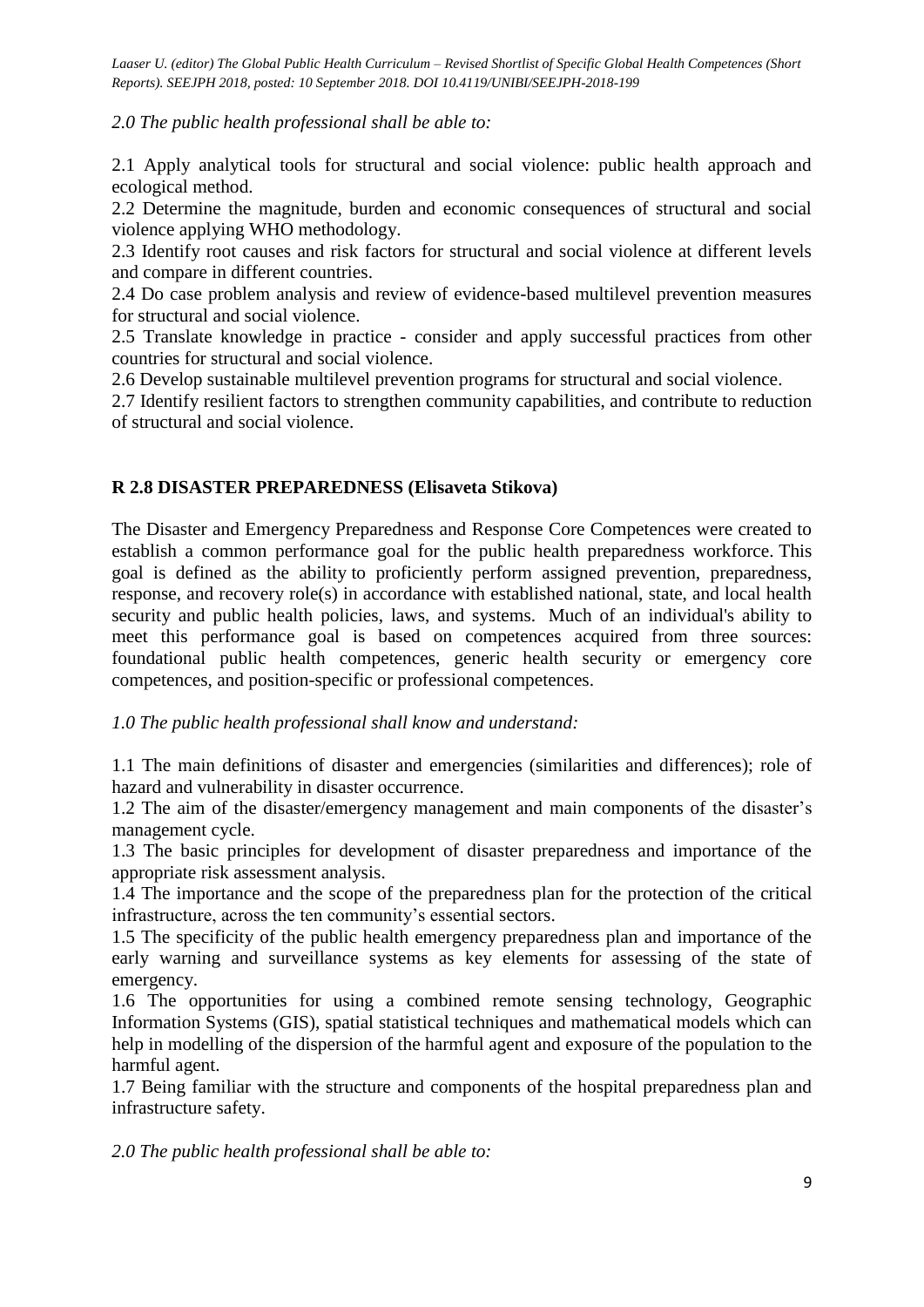2.1 Demonstrate operational skills to use administrative measures, to implement strategies, and to improve coping capacities in order to lessen the adverse impacts of hazards and to minimize the opportunity for development of disaster.

2.2 Apply analytical tools and to perform early and initial risk assessment.

2.3 Design a specific preparedness plan for the protection and strengthen the resilience of the critical infrastructure of the community, across the ten essential sectors.

2.4 Develop the government preparedness actions grouped into five general categories: planning, resources and equipment, exercise, training and statutory authority.

2.5 Identify the 15 public health and health-care preparedness capabilities as the basis for state and local public health and health-care preparedness.

2.6 Develop an emergency response plan (ERP) and associated early warning and surveillance functions, training and exercises using an "all-hazard/whole-health" approach applicable in public health emergency.

2.7 To communicate and manage the need for use of the public national/international network of public health laboratories for rapid detection and identification of unknown agents and/or confirmation of known agents.

2.8 Develop hospital preparedness plan taking into account such factors as the appropriateness and adequacy of physical facilities, organizational structures, human resources, and communication systems.

## **R 2.9a MILLENNIUM AND SUSTAINABLE DEVELOPMENT GOALS (Marta Lomazzi)**

The Millennium Development Goals (MDGs) are eight international development goals to be achieved by 2015 addressing extreme poverty, hunger, maternal and child mortality, communicable disease, education, gender equality and women empowerment, environmental sustainability and the global partnership. Most activities worldwide have focused on maternal and child health as well as communicable diseases, while less attention has been addressed to environmental sustainability and the development of a global partnership. In 2015, numerous targets have been at least partially attained. However, some goals have not been achieved, particularly in the poorest regions, due to different challenges. The post-2015 agenda is now set. The new goals, the Sustainable Development Goals (SDG), reflect today's geopolitical, economic and social situation and adopt an all-inclusive, intersectoral and accountable approach.

#### *1.0 The public health professionals shall know and understand:*

1.1 What are the Millennium Development Goals, including targets and indicators?

1.2 Achievements and failures of MDGS at global, regional and national levels.

1.3 MDGs and inequalities: how and where the goals have or not reduced inequalities and disparities.

1.4 The impact of the MDGs in shaping the public health agenda 2000-2015, mobilizing the public health community and in revitalizing the development aid.

1.5 How progresses have been measured and evaluated. Availability and accountability of data on MDGs achievements and failures.

1.6 Whether and how MDGs have impacted local and global governance, policies set-up and education approaches.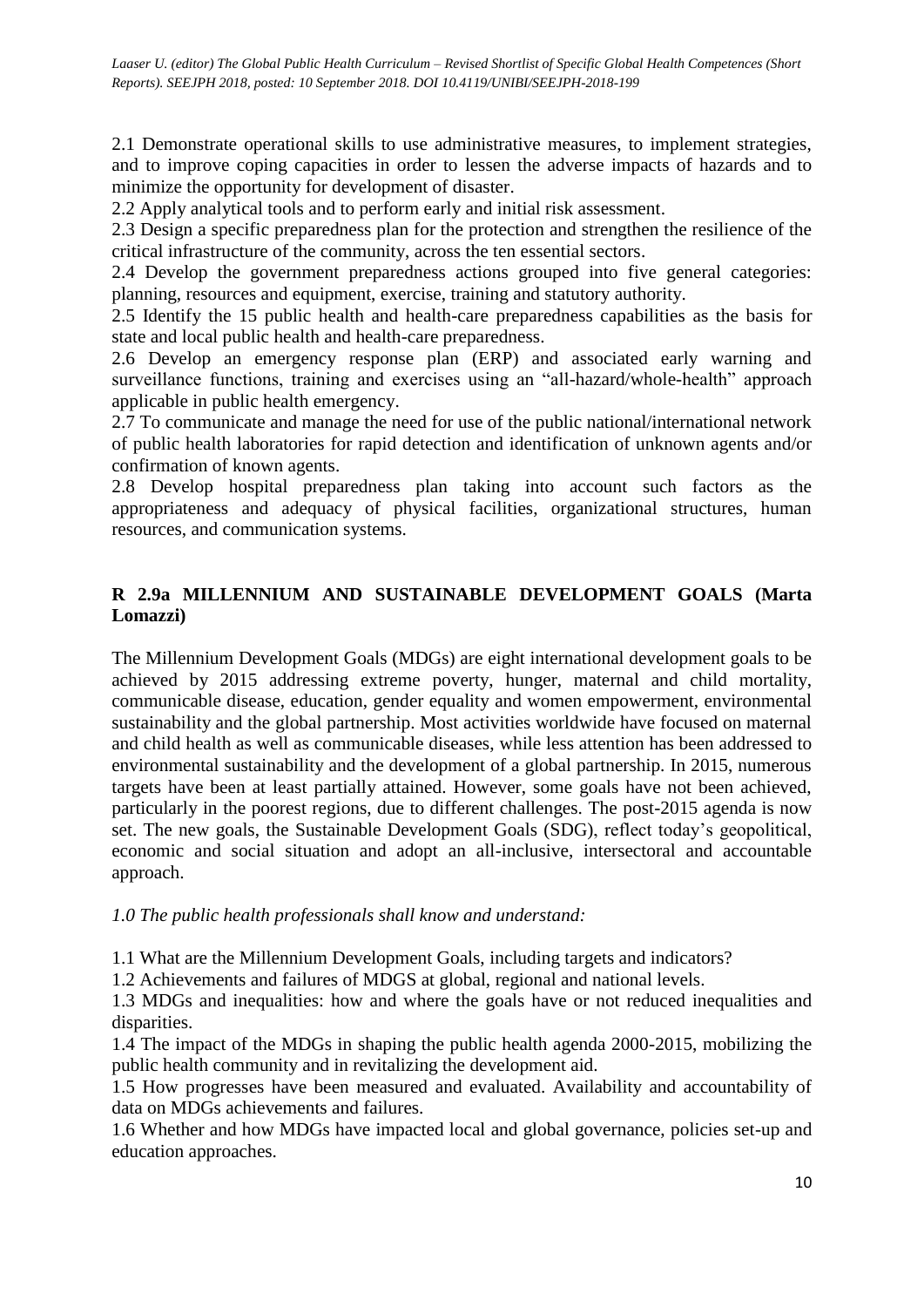1.7 The basic concepts underlying the subsequent SDGs.

*2.0 The public health professional shall be able to:*

2.1 Demonstrate a basic understanding of the relationship between MDGs, health, economic growth and governance.

2.2 Understand the tools and reports used to evaluate MDGs and make a critical reading of the results and articles. This should include also analysis and critical evaluation of the impact of donors in shaping the agenda and achieving the targets.

2.3 Compare the results of the MDGs to the intended achievements of the SDGs at local, regional and global level.

2.4 Identify root causes and facilitators that impacted most the failure or achievements of MDGs.

2.5 Translate knowledge in practice - consider and apply successful practices from effective MDGs and early SDGs activities that can be applied in other contexts.

2.6 Identify methods for assuring health sector programme sustainability and apply them to model implementation.

#### **2.9b THE UN-2030 SUSTAINABLE DEVELOPMENT GOALS (George Lueddeke)**

Following the Millennium Summit of the United Nations in 2000, the adoption of the United Nations (UN) Millennium Declaration by 189 nations, including the eight Millennium Development Goals (MDGs), was hailed as a unique achievement in international development.<sup>1</sup> Although the MDGs raised the profile of global health, particularly in lowand middle-income countries, underpinned by the urgent need to address poverty worldwide, progress was uneven both between and within countries.<sup>1</sup> With over one billion people, Africa is a case in point. Aside from children completing a full course in primary school and achieving gender equality in primary school, none of the twelve main targets set for SS Africa has been met. A key reason suggested for this lack of progress was that the MDGs fell far short in terms of addressing the broader concept of development encapsulated in the Millennium Declaration, which included human rights, equity, democracy, and governance.<sup>2</sup>

On 25 September 2015, 193 Member States of the United Nations General Assembly ratified the UN 2030 Sustainable Development Goals (SDGs) or UN -2030 Global Goals, as they are also called.<sup>3</sup>

Extending the breadth and depth of the MDGs dramatically, the SDGs, as shown in Figure 2.9.1, are 'a universal call to action to end poverty, protect the planet and ensure that all people enjoy peace and prosperity.<sup>3</sup> Framing the SDGs involved the largest consultatory process within the history of the UN with contributions from more than a million people and an 'expert group' of over 3000 participants from over a hundred countries and six continents.

The 17 SDGs are intended to be 'integrated and indivisible, global in nature and universally applicable' while 'respecting national policies and priorities'<sup>3</sup> and officially came into force in January 2016.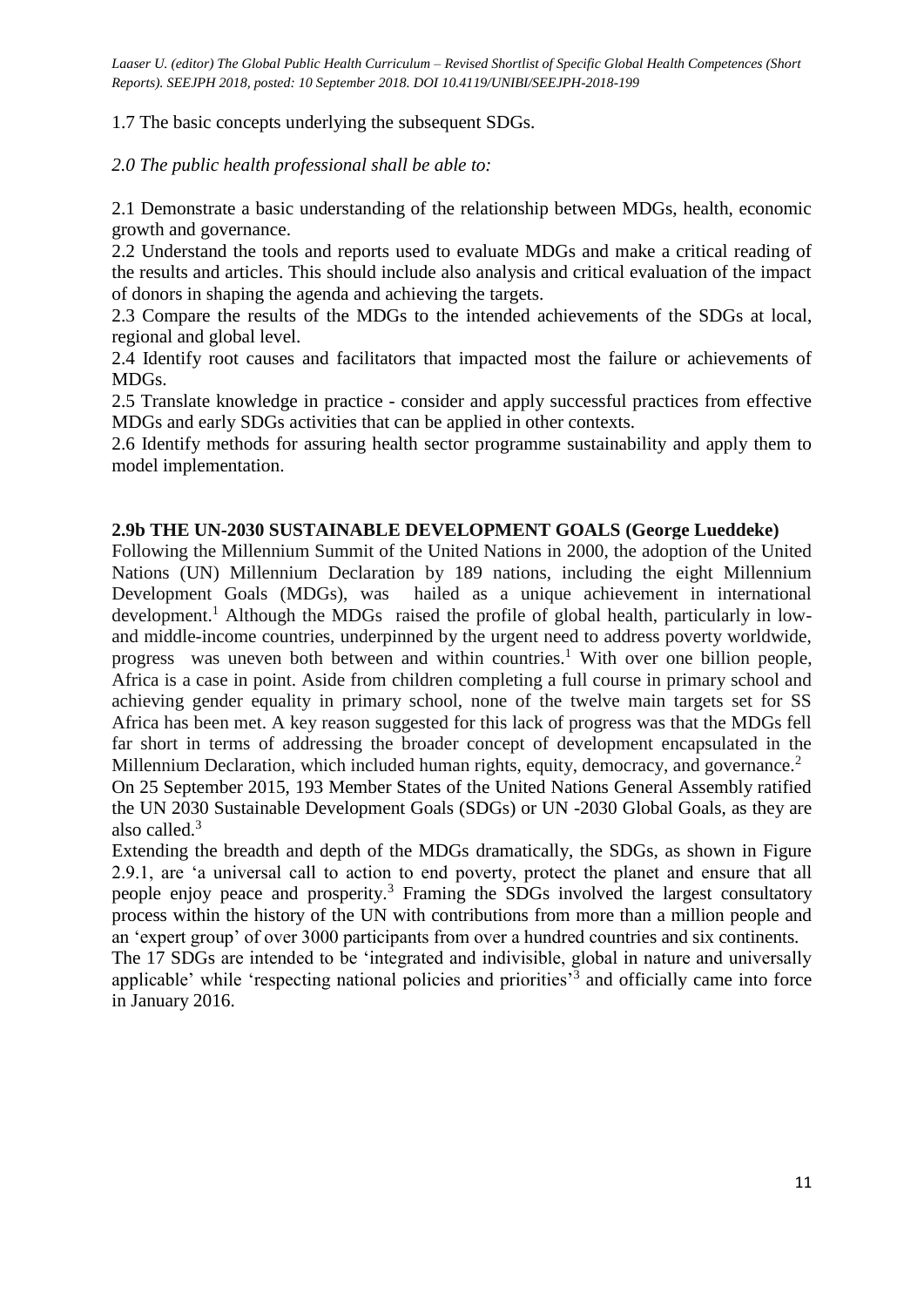

Figure 2.9.1: The UN -2030 sustainable development goals<sup>4</sup>

The SDGs provide a synthesis of major global issues and place collaborative partnerships (#17) at the centre of strategic implementation strategies. Given the state of the planet, their adoption could not come too soon as, according to Marco Lambertini, Director General of WWF International, transformative change is now imperative challenging global leaders to respond to three main questions<sup>5</sup>:

- 'What kind of future are we heading toward?
- What kind of future do we want?'
- 'Can we justify eroding our natural capital and allocating nature's resources so inequitably?'

His concerns go beyond the immediate UN -2030 global goals and demand finding, first and foremost, a lasting '*unity around a common cause*.'5,6 His message is intended for the public, private and civil society sectors and implores these stakeholders to be proactive, to "pull together in a bold and coordinated effort," for "Heads of State" to think globally; businesses and consumers, 'to stop behaving as if live in a limitless world' *–* before facing inevitable and potentially disastrous consequences.

The three UN historical milestones in 2015 - the Addis Ababa conference, the UN-2030  $SDGs$  and the Paris Climate  $accord<sup>7</sup>$  - represent major UN achievements although translating the vision and the goals into viable policies and enabling strategies, nationally and locally "on the ground", presents considerable hurdles. $6,7$  Social, political and economic dichotomies remain and finding "middle ground," without sacrificing basic values and principles, of all stakeholders will be key to their success.

The new goals, the Sustainable Development Goals (SDG), reflect today's geopolitical, economic and social situation and adopt an all-inclusive, inter-sectoral and accountable approach.<sup>6</sup>

## *1.0 The public health professionals shall know and understand:*

1.1 The achievements and failures of MDGS at global, regional and national levels.

1.2 MDGs and inequalities: how and where the goals have or not reduced inequalities and disparities.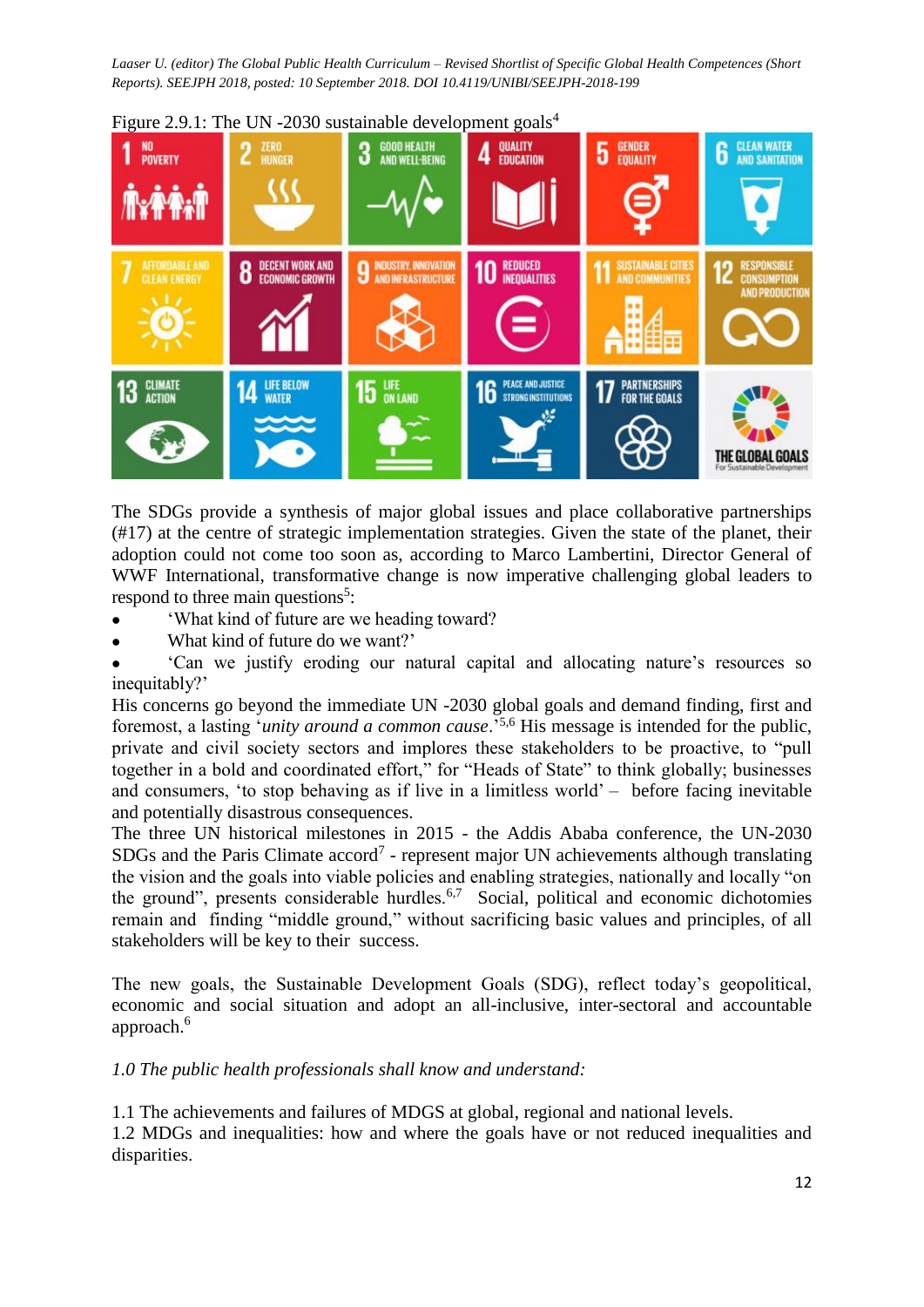1.3 The impact of the MDGs in shaping the public health agenda 2000-2015, mobilizing the public health community and in revitalizing the development aid.

1.4 Beginning with the Rio+20 Conference - [the Future We Want,](https://sustainabledevelopment.un.org/index.php?menu=1298) describe the process (e.g., "global conversations, world survey) leading up to the UN 2030 Sustainable Development Goals and how it differed from the MDGs.

1.5 The 17 goals and targets agreed by the UN General Assembly in 2015 and the indicators<sup>8</sup> identified to date.

### *2.0 The public health professional shall be able to:*

2.1 Understand the tools and reports used to evaluate the SDGs and make a critical reading of the results and articles. This should include also analysis and critical evaluation of the impact of donors in shaping the agenda and achieving the targets.

2.2 Determine the impact to date of the SDGs at local, regional and global levels.

2.3 Identify the roles played by various UN groups responsible for implementing the SDGsthe UN General Assembly, the [Economic and Social Council](https://www.un.org/ecosoc/en/) , the United Nations High-level Political Forum on Sustainable Development (HLPF), Division for Sustainable Development Goals (UN-DESA), the United Nations Development Program (UNDP).<sup>9</sup>

2.4 Determine extent to which your country is involved with advancing the SDGs and progress to date.

2.5 Examine how the implementation of the SDGs could be informed and strengthened by the One Health and Well-Being concept and approach.<sup>6</sup>

2.6 Translate knowledge in practice - consider and apply successful practices from effective SDGs activities that can be applied in other contexts. Develop preventive programs on that basis.

2.7 Identify methods for assuring prevention program sustainability.

2.8 Explore how public health professionals might play a much more pivotal role –locally, regionally, nationally and globally in the implementation of the SDGs.<sup>6,7</sup>

*References<sup>2</sup>*

**.** 

[http://www.un.org/millenniumgoals/2015\\_MDG\\_Report/pdf/MDG%202015%20rev%20\(July%201\).pdf](http://www.un.org/millenniumgoals/2015_MDG_Report/pdf/MDG%202015%20rev%20(July%201).pdf) (2) Lueddeke G. Towards an integrative post-2015 sustainable development goal framework: Focusing on global justice – peace, security and basic human rights. Available at:

<http://www.seejph.com/index.php/seejph/article/view/42>

(4) United Nations. Sustainable Development Goals. Available at:

(5) WWF. *Living Planet Index 2014*. Available at: [https://www.wwf.or.jp/activities/data/WWF\\_LPR\\_2014.pdf](https://www.wwf.or.jp/activities/data/WWF_LPR_2014.pdf)

(Available at: [https://www.crcpress.com/Survival-One-Health-One-Planet-One-](https://www.crcpress.com/Survival-One-Health-One-Planet-One-Future/Lueddeke/p/book/9781138334953)[Future/Lueddeke/p/book/9781138334953\)](https://www.crcpress.com/Survival-One-Health-One-Planet-One-Future/Lueddeke/p/book/9781138334953)

<sup>2</sup> *References:*

<sup>(1)</sup> United Nations. The Millennium Development Goals Report 2015. Available at:

<sup>(3)</sup> United Nations. Transforming our world: the 2030 Agenda for Sustainable Development. Available at: <https://sustainabledevelopment.un.org/post2015/transformingourworld>

<https://www.un.org/sustainabledevelopment/sustainable-development-goals/>

<sup>(6)</sup> Lueddeke G. *Survival: One Health, One Planet, One Future*. London: Routledge; 2019.

<sup>(7)</sup> Lueddeke G .*Global Population Health and Well-Being. Toward New Paradigms, Policy and Practice.* New York: Springer Publications; 2016.

<sup>(8)</sup> United Nations. SDG Indicators. Available at:<https://unstats.un.org/sdgs/indicators/indicators-list/>

<sup>(9)</sup>United Nations. Sustainable Development. Knowledge Platform. Available at: https://sustainabledevelopment.un.org/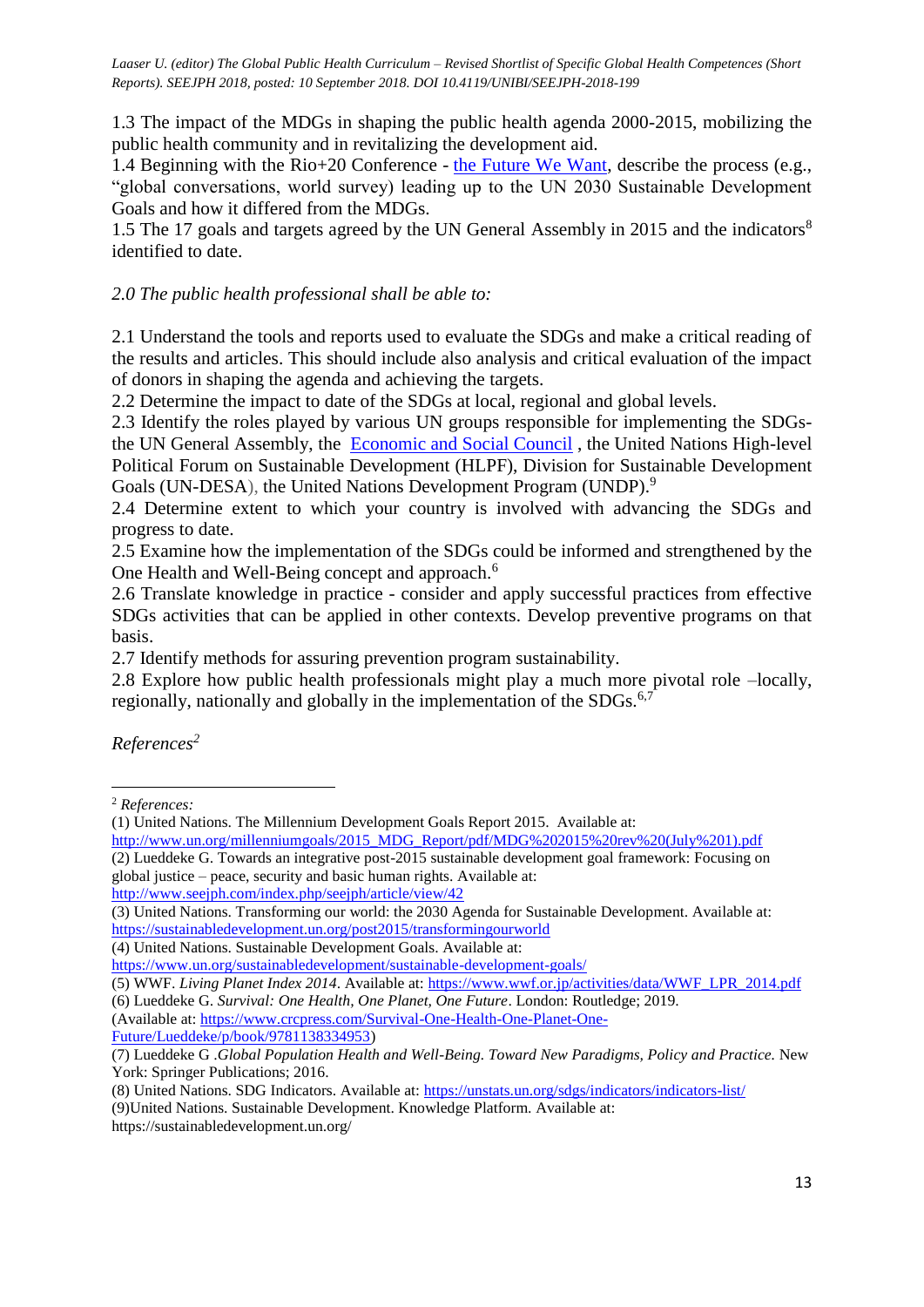# **R 2.10 HEALTH AND WELLBEING (Francesco Lietz)**

Teach a man to fish and you feed him for a lifetime" they say: promoting well-being is not so distant a concept from teaching how to fish, since high levels of well-being are correlated to a reduction of diseases and mental disorders, and vice versa. Well-being can be studied at two different levels: Internal/subjective, whose measures rely on how a respondent places him or herself on a scale; or external/objective, measured through demographics and material conditions. The promotion of well-being has been indicated by the United Nations as one of the 17 sustainable development global goals SDG 3) to be achieved over the next 15 years. In order to face this workload public health professionals with the ability to think globally and act locally are needed.

#### *1.0 The public health professional shall know and understand:*

1.1 Main concepts of well-being, happiness, quality of life, wealth, and life satisfaction.

1.2 Main determinants of well-being: from the definitions to the potential applications in programs and interventions.

1.3 The optimal research tools for well-being in the different cultures and the different life stages.

1.4 The application of the theory in the context of the Sustainable Development Goals.

1.5 The different strategies of the health sector to implement well-being programs and initiatives.

1.6 How to predict future pathways of well-being at regional and national levels.

### *2.0 The public health professional shall be able to:*

2.1 Choose the best measurement tools for well-being according to the environment's requests.

2.2 Take into account the importance of cross-culturalism and different population groups in well-being assessment.

2.3 Optimize the process of communicating knowledge in the scientific environment.

2.4 Taking under consideration the multidimensional aspect of well-being when developing prevention programmes.

2.5 Anticipate future trends in order to assure programme sustainability.

2.6 Implement concepts to empower the stakeholder at all levels so that they can strengthen community capabilities.

# **R 2.11 THE GLOBAL FINANCIAL CRISIS AND HEALTH (Helmut Wenzel)**

The economic situation influences the health status of a population in many ways. The financial crisis has now given greater weight on an old debate about the financial sustainability of health systems in Europe. Drivers of health expenditures will be critically analysed. The vulnerability of public budgets and its consequences for health budgets is depicted. The toolset of politics, and policies applied by policy-makers will be analysed. Managed care approaches are presented and evaluated.

*1.0 The public health professional shall know and understand:*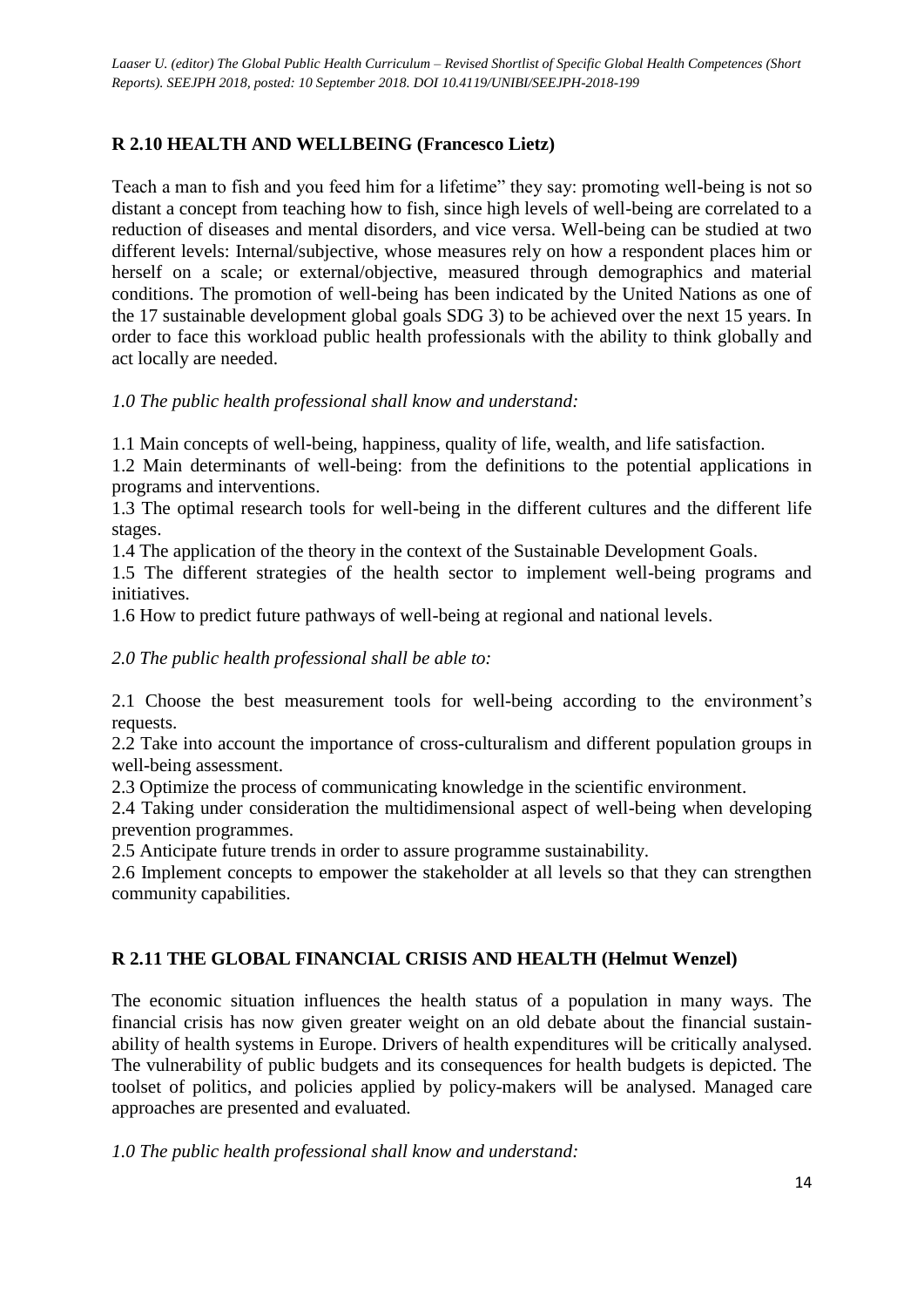1.1 The interdependencies of health and national economies at times of global market and global competition.

1.2 The relationship between unemployment, unsecure living conditions and related health problems.

1.3 The constraints of financing and setting up health budgets and measures to cope with discrepancy between needs and financial power.

1.4 The main drivers of health care demand and the arguments of changing demand of health care by quantity and quality.

1.5 The operation and financing of health care systems with respect to their underlying national premises (Beveridge, Bismarck etc.).

1.6 Managed Care and Integrated Care approaches, their organisational structures and their opportunities to improve cooperation and increase efficiency of provision of care.

*2.0 The public health professional shall be able to:*

2.1 Critically analyse health care systems and their connected budgeting processes

2.2 Apply knowledge and skills needed for recommending a redesign of selected health care systems.

2.3 Apply analytical tools to identify particularly vulnerable areas of health care in a constrained environment such as neonatal medical care.

2.4 Identify imbalances in care delivery like the affordability of out-of-pocket purchased medicines among the elderly and retired citizens.

2.5 Identify imbalances in access to the most expensive medical technologies such as targeted biologicals indicated in cancer and autoimmune diseases, radiation therapy; various implantbased interventional radiology, orthopaedic and cardiovascular surgical procedures.

2.6 To understand the relevance of catastrophic household expenditure imposed by illness among the world's poor residing in low and middle income countries (increased vulnerability during crisis evidenced).

2.7 Review the literature and design a case study for analysing the impact of the crises on health outcomes, based on secondary statistics.

# **R 3.1 GLOBAL GOVERNANCE OF POPULATION HEALTH AND WELL-BEING (George Lueddeke)**

Strengthening the health of populations and the health systems requires a "glocal" perspective being aware of the essential role of governments and to consider the adoption of a new mindset in meeting global challenges to planet health and well-being, applying, where appropriate and feasible, the 'One World, One Health' concept. Furthermore, there is the need for a new form of global governance that is 'fit for the 21<sup>st</sup> century' and is able to effectively respond to unprecedented environmental, societal, economic and geopolitical hurdles and lead the way to a safer, fairer and equitable future for all.

## *1.0 The public health professional shall know and understand:*

1.1 How global trends in public health practice, in commerce and in culture contribute to health and the quality and availability of health services locally and internationally. 1.2 The role of key actors in global health including the World Health Organization, United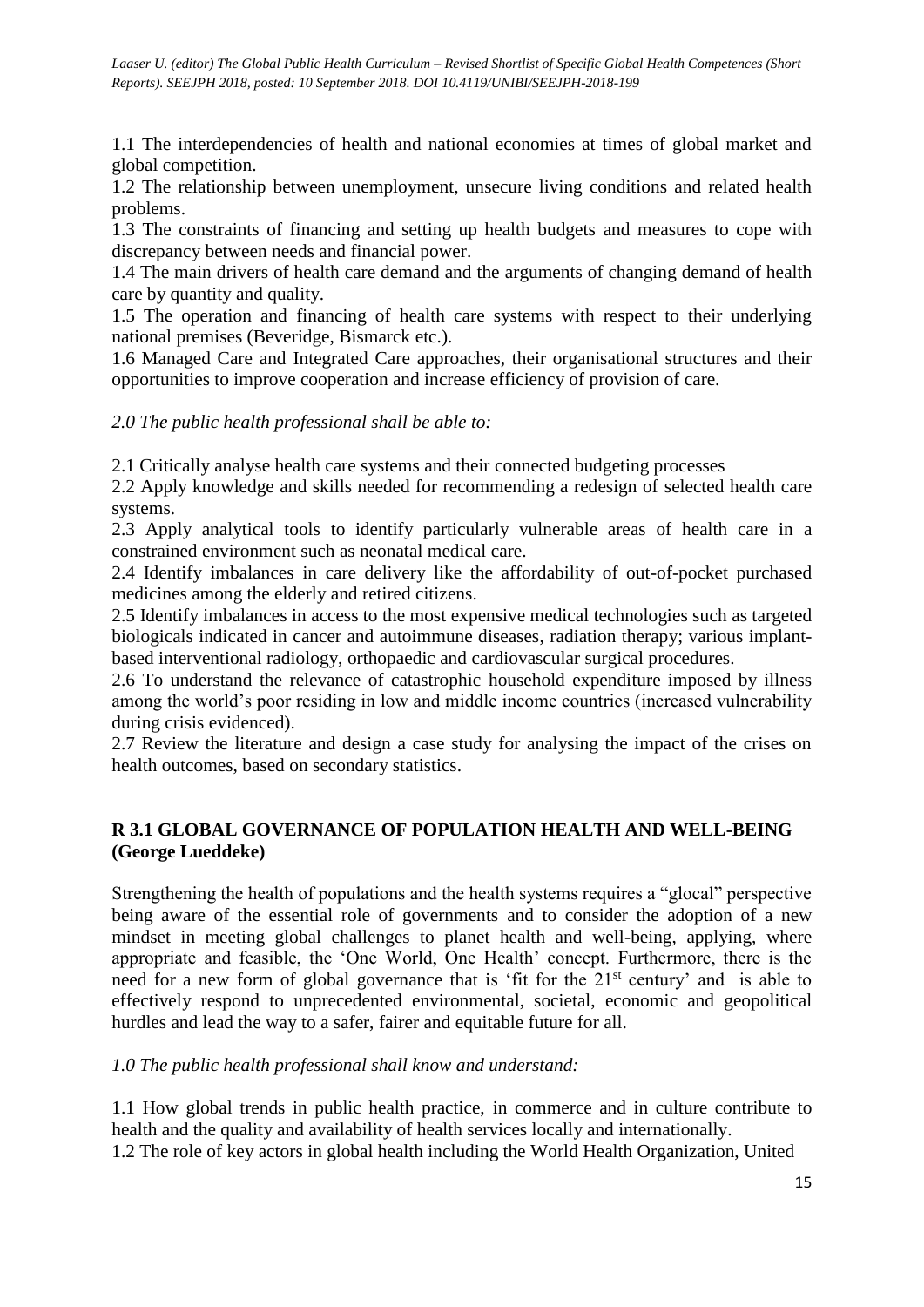Nations, World Bank, multilateral and bilateral organisations, foundations, non-governmental organisations (NGOs); and their interactions, power, governance and different approaches to global health.

1.3 How global actors provide resources, funding and direction for health practice and research locally and globally, and the effects that this has on individual and population health. 1.4 How global funding mechanisms can influence the design and outcome of research strategies and policies, and how policies made at a global or national level can impact on health at a local level.

1.5 Different national models for public and/or private provision of health services and their impact on the health of the population and individuals.

1.6 How globalisation and trade including trade agreements affect availability of public health services and commodities such as patented or essential medicines.

1.7 The barriers to recruitment, training and retention of human resources in underserved areas such as rural, inner-city and indigenous communities within high- and low-income countries.

#### *2.0 The public health professional shall be able to:*

2.1 Promote the function/intention of the SDGs and identify health-related objectives, including: 1. Reduce child mortality; 2. Improve maternal health; 3. Eradicate extreme poverty and hunger; 4. Combat HIV/AIDS, malaria, tuberculosis and other diseases.

2.2 Critically comment on policies with respect to impact on health equity and social justice.

2.3 Explain the advantages of collaborating and partnering and to select, recruit, and work with a diverse range of global health stakeholders to advance research, policy, and practice goals, and to foster open dialogue and effective communication.

2.4 Identify barriers to appropriate prevention and treatment in low-resource settings and publicise especially the effect of distance and inadequate infrastructure (roads, facilities) on the delivery of health services.

2.5 Develop health service delivery strategies in low-resource settings, especially the role of community-based health services and primary care models taking into consideration the benefits and disadvantages of horizontal and vertical implementation strategies.

2.6 Advise on the impact of trade regulations on health, for example through impact on access to clean water, taxation, tobacco use, alcohol and fast-food consumption, antibiotic use and health service provision.

2.7 Advocate for effective systems to facilitate global responses to international health emergencies, including timely, well-supported and appropriate movement of health professionals across borders during and after the event.

2.8 Participate in responsible social media use to promote health locally, nationally or globally, informed by an understanding of how telecommunications influence global and local health.

#### **R 3.2 HEALTH PROGRAMME MANAGEMENT (Christopher Potter)**

Health development interventions are described as falling under four modalities: personnel, projects, programmes and policy reform initiatives underpinned by new financial support mechanisms, particularly sector-wide approaches (SWAps). These modalities are briefly analysed to provide an introduction to readers about how and why such interventions are used, and their strengths and weaknesses. It is emphasised that the modalities are not hard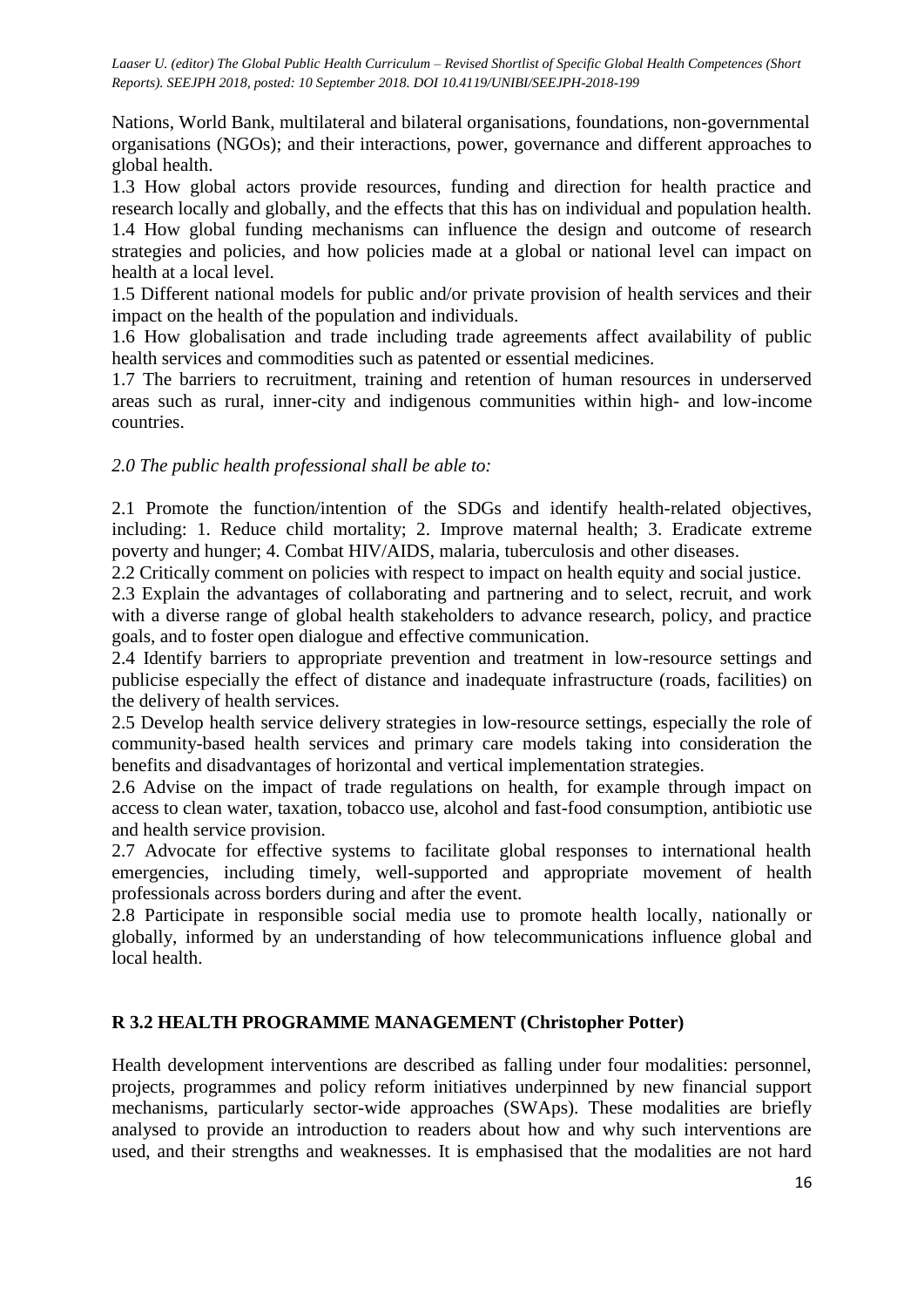and fast entities but frequently overlap. Indeed one of the problems facing those designing and implementing interventions is the fuzzy nature of many management terms. Such issues as vertical and horizontal programme design and the transaction costs to governments who have to deal with many donors in an often relatively short-term and fragmentary manner are considered. SWAps are considered as one way of dealing with some of these issues but it is noted that as many other non-state stakeholders, including industrial and commercial interests, have entered the health development arena, the possible, although contended advantages, of SWAps have been compromised. Finally, it is recognised that the public health challenges and their socio-political and economic contexts facing poorer countries are ever changing, so finding effective ways to deliver health development to the world's most needy will also be an on-going challenge.

#### *1.0 The public health professional shall know and understand:*

1.1 To participate effectively in the world of actual global health care development.

1.2 The key expressions widely used within international health development activities such as "project" and "project management", "programme," including "vertical" and "horizontal" programmes, and "log-frame" among others.

1.3 Common management techniques related to project design, monitoring and evaluation, and different approaches for activities with which they are engaged.

1.4 The action and interaction of the various development agencies and other stakeholders active within applied health development activities.

1.5 The concerns that underpin attempts at health sector reform, and the importance socioeconomic drivers that mean more nuanced approaches must be used in different locations.

#### *2.0 The public health professional shall be able to:*

2.1 Work efficiently within health development environments carrying out such activities as bidding for projects, designing project implementation and appreciating the needs of different stakeholders, including political and commercial actors.

2.2 Apply scientific evidence throughout program planning, implementation, and evaluation.

2.3 Design program work plans based on logic models.

2.4 Develop proposals to secure donor and stakeholder support.

2.5 Plan evidence-based interventions to meet internationally established health targets.

2.6 Develop monitoring and evaluation frameworks to assess programmes.

2.7 Develop context-specific implementation strategies for scaling up best-practice interventions.

## **R 3.3 CIVIL SOCIETY ORGANISATIONS IN HEALTH (Motasem Hamdan)**

The role of the civil society for health is increasingly recognized, mainly due to the historical development of Non-Governmental Organizations. Their role in health and social development as well as in global scale is nowadays indispensable. There should be, however, a regulating framework or code of conduct.

#### *1.0. The public health professional shall know and understand:*

1.1 The concepts of civil society organizations.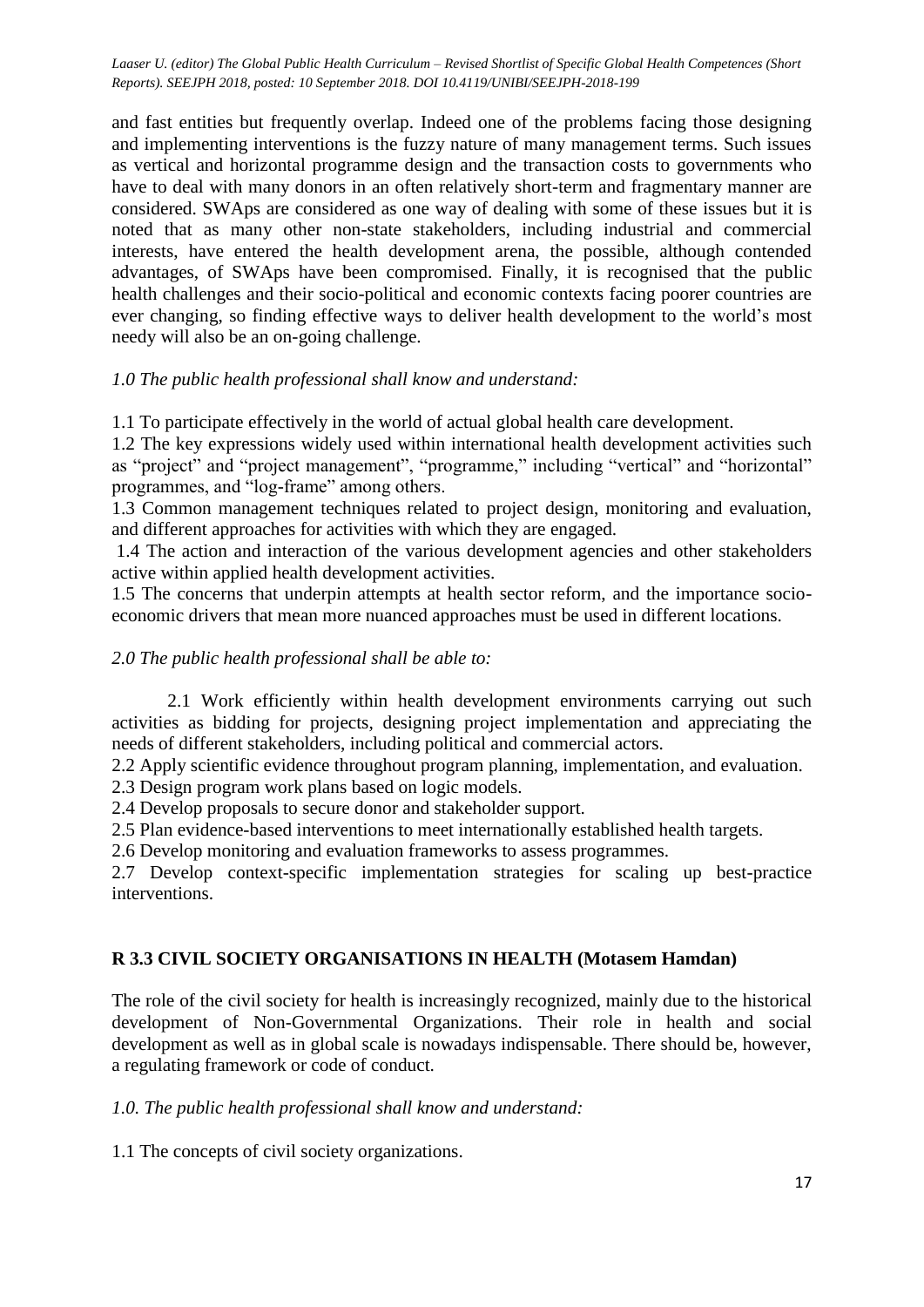1.2 The historical development and the roots of NGOs work.

- 1.3 The types, features of NGOs and area of activity in different countries.
- 1.4 The methods of funding NGOs.
- 1.5 The role of NGOs in health system development, health policy, and health research.
- 1.6 The challenges of regulating and coordinating the work of NGOs.

*2.0 The public health professional shall be able to:*

2.1 To analyze the impact of NGOs on health, and health care systems.

2.2 To identify measures to enhance accountability and regulate the work of NGOs.

2.3 To apply analytical tools to understand the coordination and harmonization of the work of the civil society organizations to national health priorities.

2.4 Help to assure the capacity of the government to control the work of NGOs based on regular full reporting.

2.5 Apply mechanisms to provide, prolong or deny the permission for NGOs to work in the country.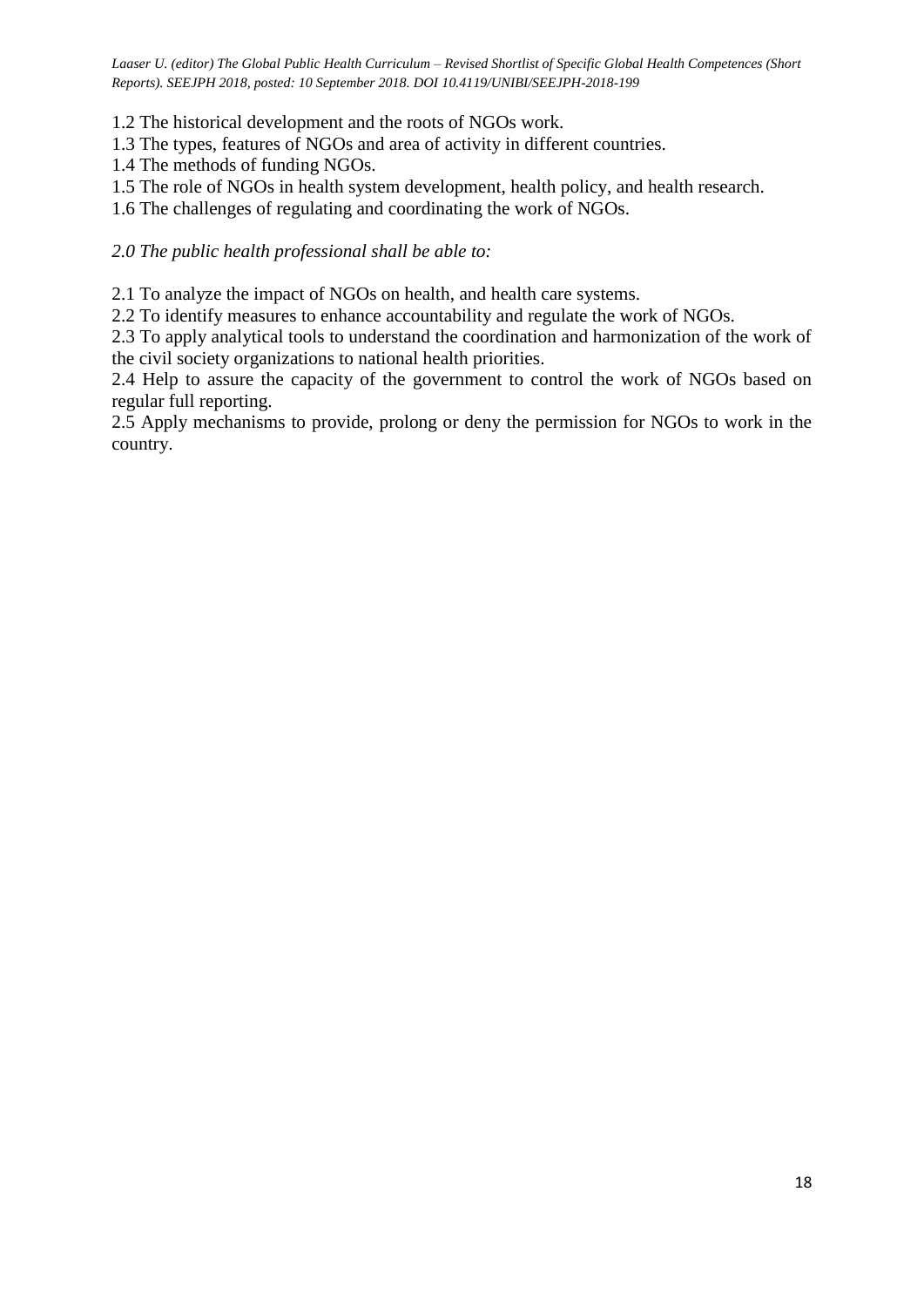# **R 3.4 UNIVERSAL HEALTH COVERAGE (Jose M. Martin-Moreno, Meggan Harris)**

Nearly half of all countries worldwide are pursuing policies to achieve Universal Health Coverage. This undertaking has the potential to improve health indicators dramatically, contributing to human development and more generally to global equity. However, the path towards UHC is often rocky, and every country must work to channel resources, adapt existing institutions and build health system capacity in order to accomplish its goals. Global health advocates must understand what elements contribute to the success of UHC strategies, as well as how to measure real progress, so that they will be prepared to substantially contribute to policies in their own country or worldwide.

*1.0. The public health professional shall know and understand:*

1.1 The concepts and the rationale of Universal Health Coverage (UHC) and its linkage with health financing and Public-Private Partnership for health.

1.2 The roles and contributions of the private sector, communities, and the traditional medicine in promoting and sustaining UHC.

1.3 The political, social, economic and technical aspects of the health financing transition.

1.4 Specific reasons for slow and stagnating progress in UHC.

1.5 The role of international cooperation in implementing UHC successfully.

#### *2.0 The public health professional shall be able to:*

2.1 Advocate in favour of UHC strategies in health policies and programmes at global, regional, and national levels.

2.2 Assess progress towards UHC employing a standardised methodology.

2.4 Bring national and international partners together to advance the implementation of UHC.

2.3 Enhance critical and strategic thinking when designing a UHC programme, both in a national context and as part of an external development strategy.

2.5 Secure the sustainability of UHC implementation by highest level political and legal approval.

## **R 3.5 PUBLIC HEALTH LEADERSHIP IN A GLOBALISED WORLD (Katarzyna Czabanowska, Tony Smith, Kenneth A. Rethmeier)**

Leadership is a well-known concept within organisational science, public health leadership has still not been well-defined. A recent WHO report acknowledges that contemporary health improvement is more complex than ever before and requires leadership that is *"more fluid, multilevel, multi-stakeholder and adaptive"* rather than of a traditional command and control management variety. Today's public health professionals therefore need to be able to lead in contexts where there is considerable uncertainty and ambiguity, and where there is often imperfect evidence and an absence of agreement about both the precise nature of the problem and the solutions to it. The impact of the evolving growth of the EU and its impact on the potential mobility of healthcare professionals to re-locate across many geographic regions has left, in some communities, a gap in the resources of seasoned healthcare leaders. While this trend opens new opportunities for emerging young healthcare professionals to take on greater roles guiding their healthcare systems, it has also produced a significant need for high quality leadership development educational needs. There is a need to discuss and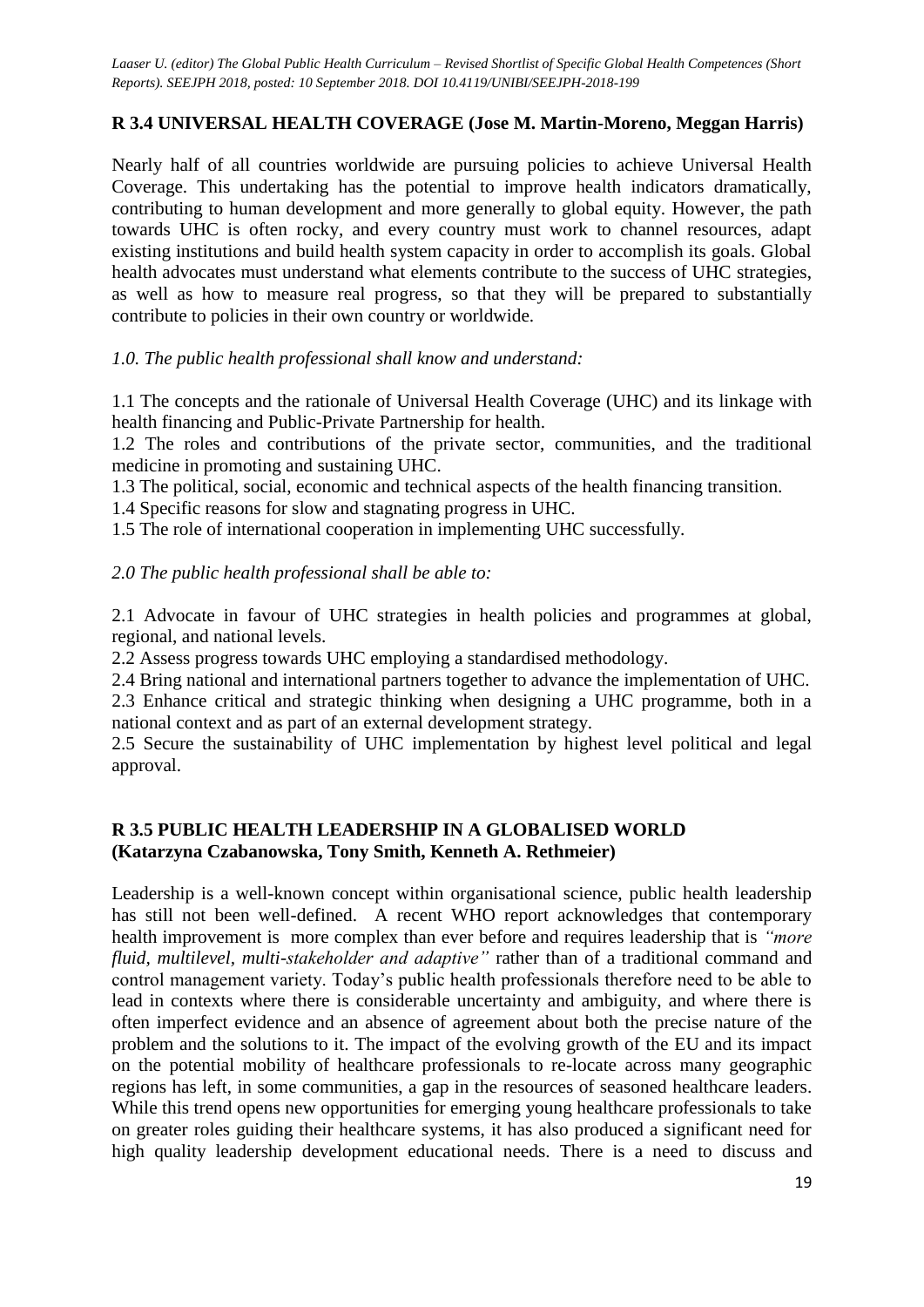provide professional development with a concentration on the vital role of leadership and governance play in public health globally. Indeed, the presence of competent leaders is crucial to achieve progress in the field. A number of studies have identified the capability of effective leaders in dealing with the complexity of introducing new innovations or evidencebased practice more successfully.

## *1.0 The public health professional shall know and understand:*

1.1 To demonstrate diplomacy and build trust with community partners.

1.2 To communicate joint lessons learned to community partners and global constituencies.

1.3 To exhibit inter-professional values and communication skills that demonstrate respect for, and awareness of, the unique cultures, values, roles/responsibilities and expertise represented by other professionals and groups that work in global health.

1.4 To apply leadership that support collaborative practice and team effectiveness.

## *2.0 The public health professional shall be able to***<sup>3</sup>** *:*

2.1 Communicate in a credible and effective way: Expresses oneself clearly in conversations and interactions with others; listens actively.

2.2 To produce effective written communications and ensures that information is shared. *Positive:*

Speaks and writes clearly, adapting communication style and content so they are appropriate to the needs of the intended audience

Conveys information and opinions in a structured and credible way

Encourages others to share their views; takes time to understand and consider these views

Ensures that messages have been heard and understood

Keeps others informed of key and relevant issues

*Negative:*

Does not share useful information with others

Does little to facilitate open communication

Interrupts or argues with others rather than listening

Uses jargon inappropriately in interaction with others

Lacks coherence in structure of oral and written communications; overlooks key points

2.3 To produce and deliver quality results; is action oriented and committed to achieving outcomes.

*Positive:*

Demonstrates a systematic and efficient approach to work

Produces high-quality results and workable solutions that meet client needs

Monitors own progress against objectives and takes any corrective actions necessary

Acts without being prompted and makes things happen; handles problems effectively

Takes responsibility for own work

Sees tasks through to completion

*Negative:*

**.** 

Focuses on the trivial at the expense of more important issues

Provides solutions that are inappropriate or in conflict with other needs.

<sup>&</sup>lt;sup>3</sup> For this section on public health leadership the positive/negative categorization otherwise not employed has been kept as an interesting example of future conceptual improvement of competence development.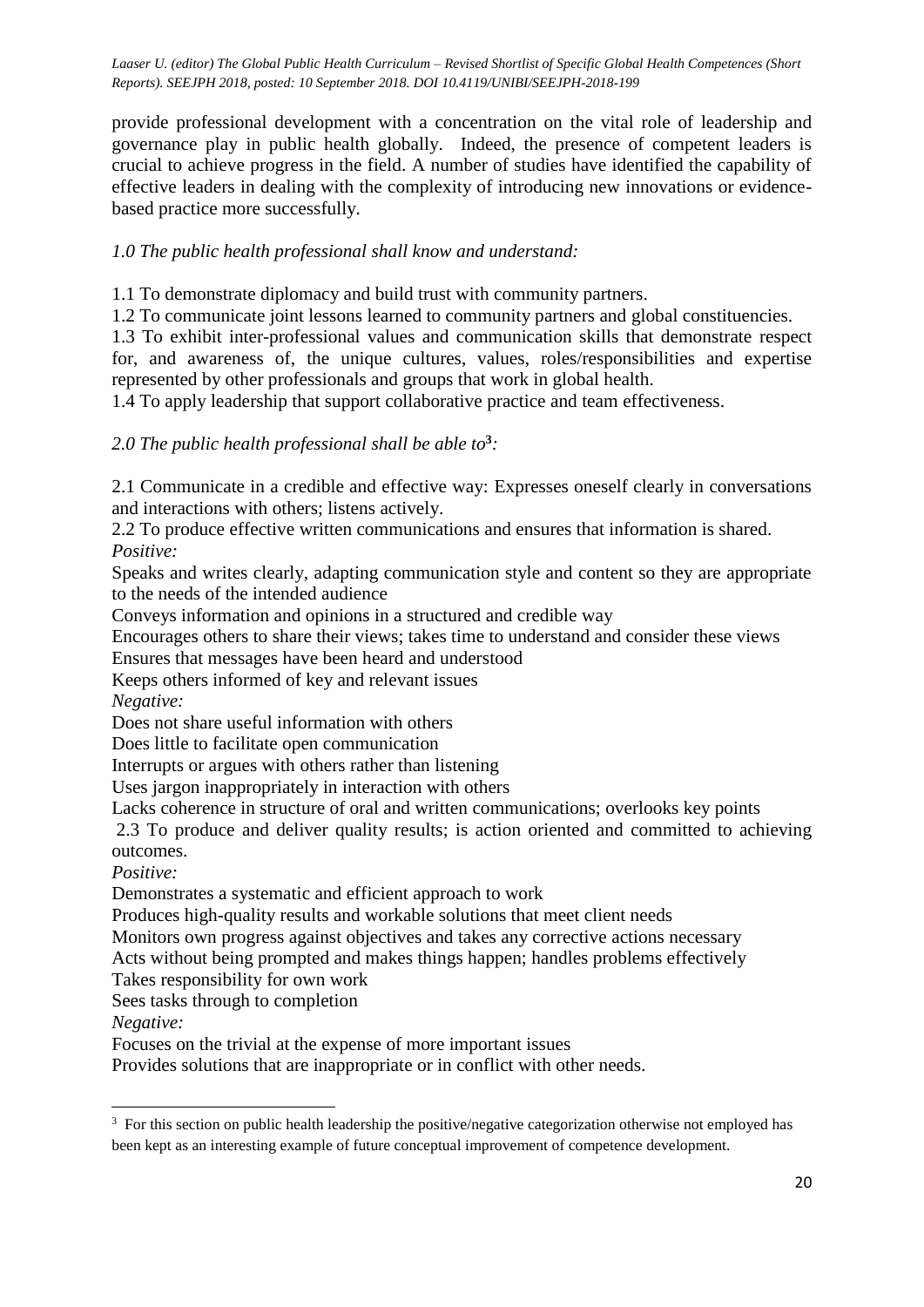Focuses on process rather than on outcomes Delivers incomplete, incorrect or inaccurate work Fails to monitor progress towards goals; fails to respect deadlines Delays decisions and actions 2.4 To succeed as an effective and efficient health system manager *Positive:* Personal qualities (leadership): Manages ambiguity and pressure in a self-reflective way. Uses criticism as a development opportunity. Seeks opportunities for continuous learning and professional growth. Works productively in an environment where clear information or direction is not always available Remains productive when under pressure Stays positive in the face of challenges and recovers quickly from setbacks Uses constructive criticism to improve performance Shows willingness to learn from previous experience and mistakes, and applies lessons to improve performance Seeks feedback to improve skills, knowledge and performance *Negative:* Demonstrates helplessness when confronted with ambiguous situations Demonstrates a lack of emotional control during difficult situations Reacts in a hostile and overly defensive way to constructive criticism Fails to make use of opportunities to fill knowledge and skills gaps Consistently demonstrates the same behaviour despite being given feedback to change Transfers own stress or pressure to others

## **R 3.6 PUBLIC HEALTH ETHICS (Alexandra Jovic-Vranes)**

The basic concept of public health ethics covers principles and values that support an ethical approach to public health practice and provide examples of some of the complex areas which those practicing, analysing, and planning the health of populations have to navigate; a code of ethics is the first explicit statement of ethical principles inherent to public health.

*1.0 The public health professional shall know and understand:*

1.1 How to identify an ethical issue and the principles of ethical decision-making.

1.2 The various conceptions of human rights, including those of the community.

1.3 Basic ethical concepts such as justice, virtue and human rights.

1.4 The tension between rights of individuals and community health, and the relevance of consent at the individual and group level.

1.6 The ethical value the public health community gives to prevention.

1.7 How to build and maintain public trust.

*2.0 The public health professional shall be able to:*

2.1 Consider the values of diverse stakeholders when conducting needs assessments and evaluations.

2.2 Recognise the ways that advocacy and empowerment can be done.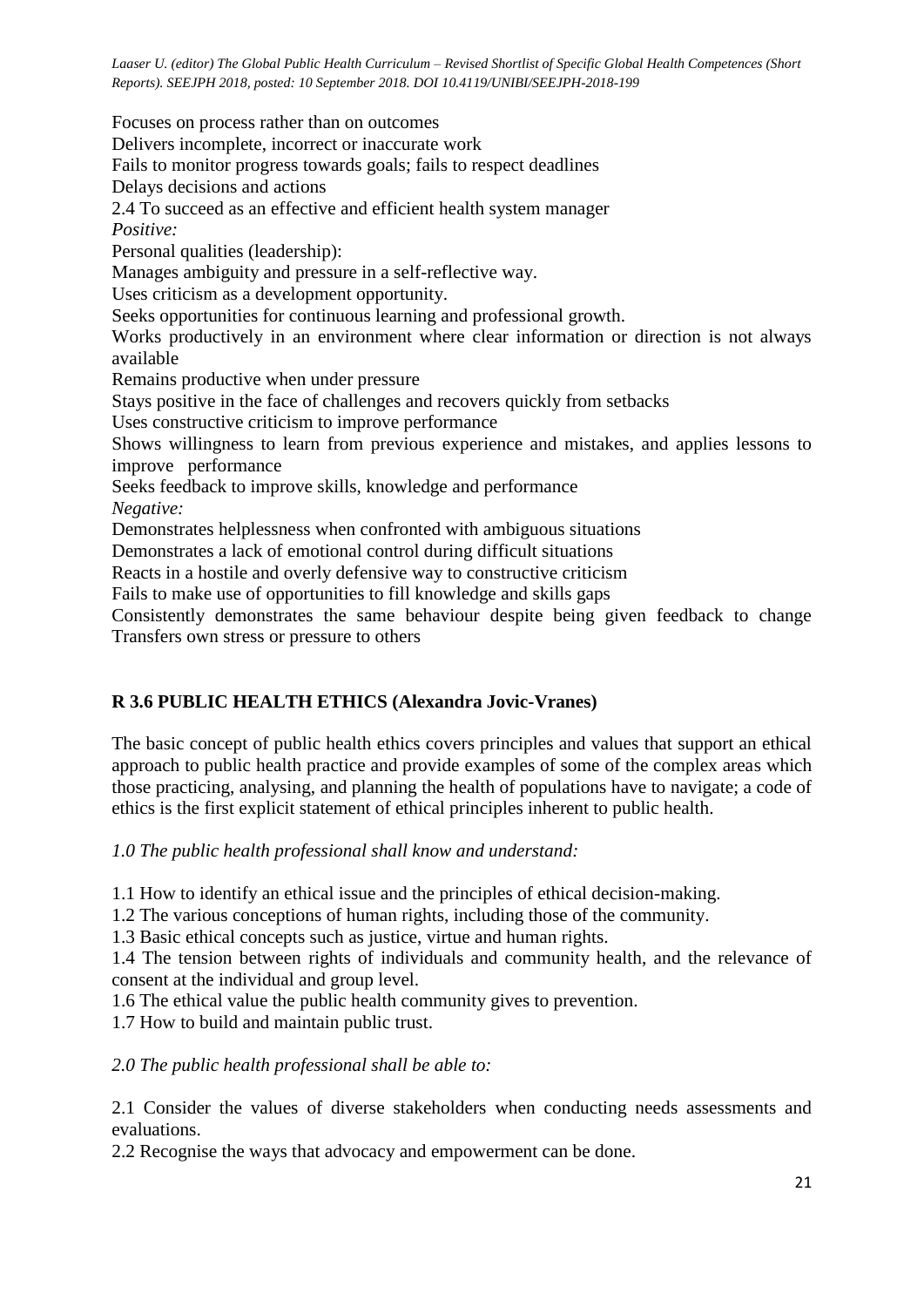2.3 Represent the needs and perspectives of all relative stakeholders with particular attention to the disenfranchised

- 2.4 Identify the range of options for obtaining consent at the individual and group level
- 2.5 Discern the risks and benefits of not acting quickly or not acting at all.
- 2.6 Determine the range of appropriate actions for addressing unethical behaviour.

2.7 Identify interests and conflicts of interest between potential partners.

#### **R 3.7 THE GLOBAL PUBLIC HEALTH WORKFORCE (Milena Santric-Milicevic, Vesna Bjegovic-Mikanovic, Muhammad Wasiful Alam)**

The progress of health sciences and technological innovations including modern medicine and health care technologies has increased our expectations for quality of life and health care. That has influenced the public health vision, the scope of public health interventions, and the composition of public health workforce. The outline the text includes description of the current situation of the public health workforce globally; future needs assessment; public health workforce challenges and mitigation globally. It underscores the demand for valid, reliable data sources and tools for mobilization of capacities of skilled public health staff in order to appropriately address global health challenges.

*1.0 The public health professional shall know and understand*:

1.1 Health data sources and tools; data integration analysis and reporting;

1.2 Surveillance of health system performance;

1.3 Identification and monitoring of health hazards; occupational health protection; food safety; road safety;

1.4 Primary prevention; secondary prevention; tertiary/quaternary prevention; social support;

1.5 Economic assessment (e.g. Cost-effectiveness analysis) of different healthcare procedures or programmes.

1.6 Setting a national research agenda;

1.7 Advocacy for public health improvement

#### *2.0 The public health professional should be able to*:

2.1 Explore global health data sources and understand the limitations of these data.

2.2 Identify the composite health measures and their use for health program monitoring, evaluation and priority setting.

2.3 Examine the major categories of morbidity and mortality used by the World Health Organization (WHO) and Institute of Health metrics and Evaluation IHME (Communicable and parasitic diseases, maternal, perinatal and childhood conditions, and nutritional deficiencies, Non-communicable conditions importance and Injuries)

2.4 Describe the concept of premature mortality including age, sex and cause specific mortality rates, life expectancy and years of life lost (YLL).

2.5 Demonstrate knowledge of the major global causes of morbidity and health risks, by describing the concepts of years lived with disability (YLD) and disability adjusted life-year (DALY).

2.6 Describe the relative importance of each Global burden of disease (GBD) category, how the leading GBD diagnoses (15 causes) within each category vary by age, gender and time, and explain potential contributors to the observed variations.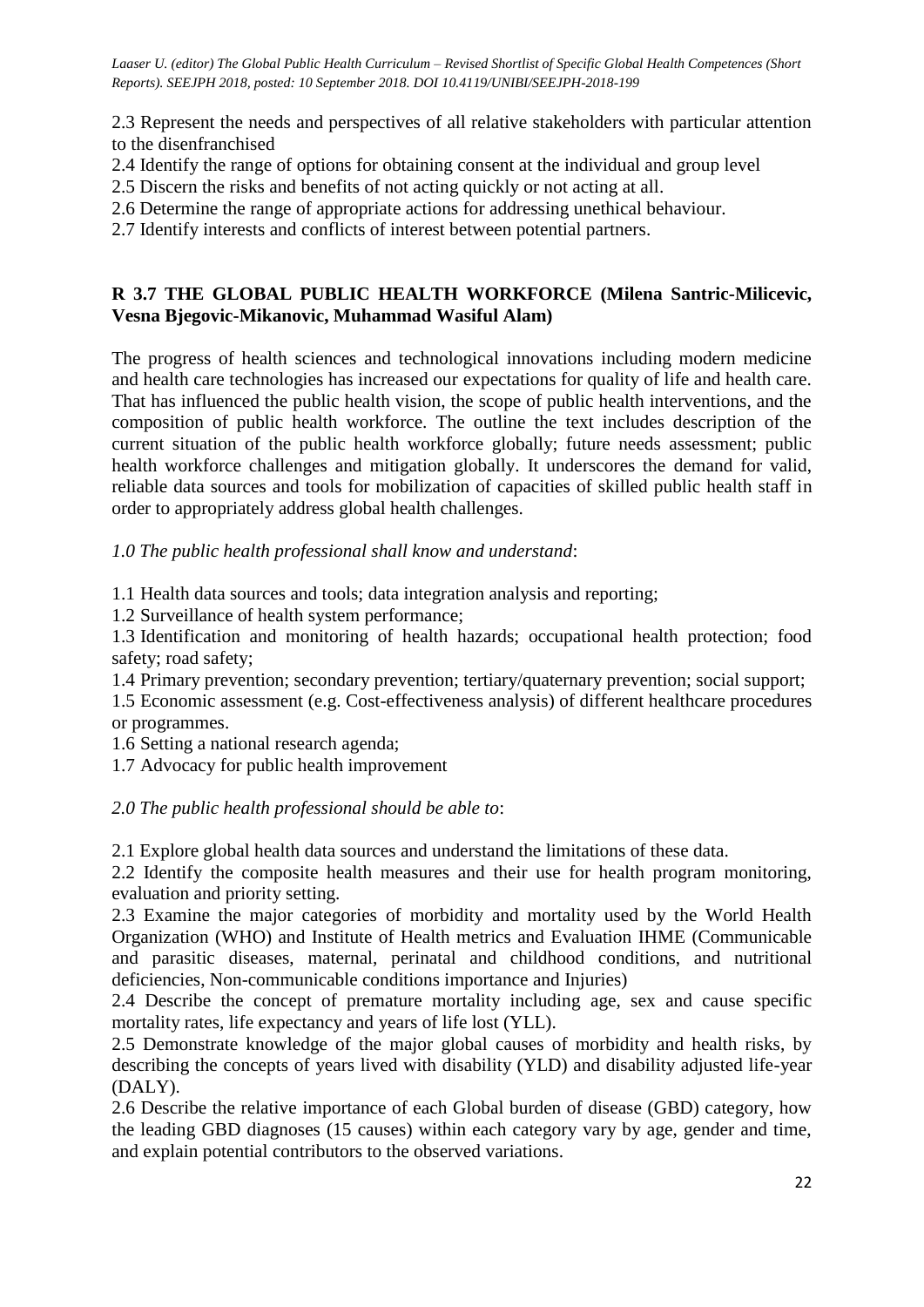2.7 Explain how life expectancy, YLD, YLL and DALY may be used to make general health comparisons within and/or between countries and WHO regions, and between high, middle and low-income regions, and draw implications for policy and practice.

## **R 3.8 EDUCATION AND TRAINING OF PROFESSIONALS FOR GLOBAL PUBLIC HEALTH (Suzanne Babich, Egil Marstein)**

By addressing the critical need for public health education and training within the global health workforce, we have in this program an opportunity to contribute substantially to efforts to improve the health of people worldwide through improved project management and resource application. Topics introduced and discussed address the complexities of working with country specific agents, organizational representatives and formal and informal stakeholders who may influence the outcome of global health operations.

## *1.0 The public health professional shall know and understand:*

1.1 Key concepts related to stakeholder theory: how political, organizational and socioeconomic conditions affect critical operational premises in the governance of global health.

1.2 Complexities associated with working with country specific agents: appreciate the makeup and workings of context specific forces as these impact global health initiatives; e.g. (i) identify key stakeholders and their impacts on health governance and leadership; (ii) evaluate culture-specific traits relevant for the professions, teams and organizational processes; (iii) analyze institutional governance as it applies to fieldwork planning and program execution; and (iv) recognize the dynamics of the global health field and how this needs be incorporated in operational strategies and actions.

1.3 Principles of project management and resource application

- 1.4 How global health initiatives are financed through international aid
- 1.5 International standards for health program performance evaluation

*2.0 The public health professional* should be able to*:*

- 2.1 Critique policies with respect to impact on health equity and social justice
- 2.2 Describe the roles and relationships of the entities influencing global health
- 2.3 Analyze the impact of transnational movements on population health
- 2.4 Analyze context-specific policy making processes that impact health
- 2.5 Describe the interrelationship of foreign policy and health diplomacy
- 2.6 Conduct a situation analysis across a range of cultural, economic, and health contexts

# **R 3.9 BLENDED LEARNING (Željka Stamenkovic, Suzanne Babic)**

Blended learning is an educational model with great potential to increase student learning outcomes and to create new roles for teachers. In its basic and simplest definition, blended learning is an instructional methodology, a teaching and learning approach that combines face-to-face classroom methods with online activities. As a cost-effective way to overcome the issue of overcrowded classrooms, blended learning adds flexibility for students and offers a convenient alternative to learning. But it has quickly become much more than that. Institutions with blended learning models may also choose to reallocate resources to boost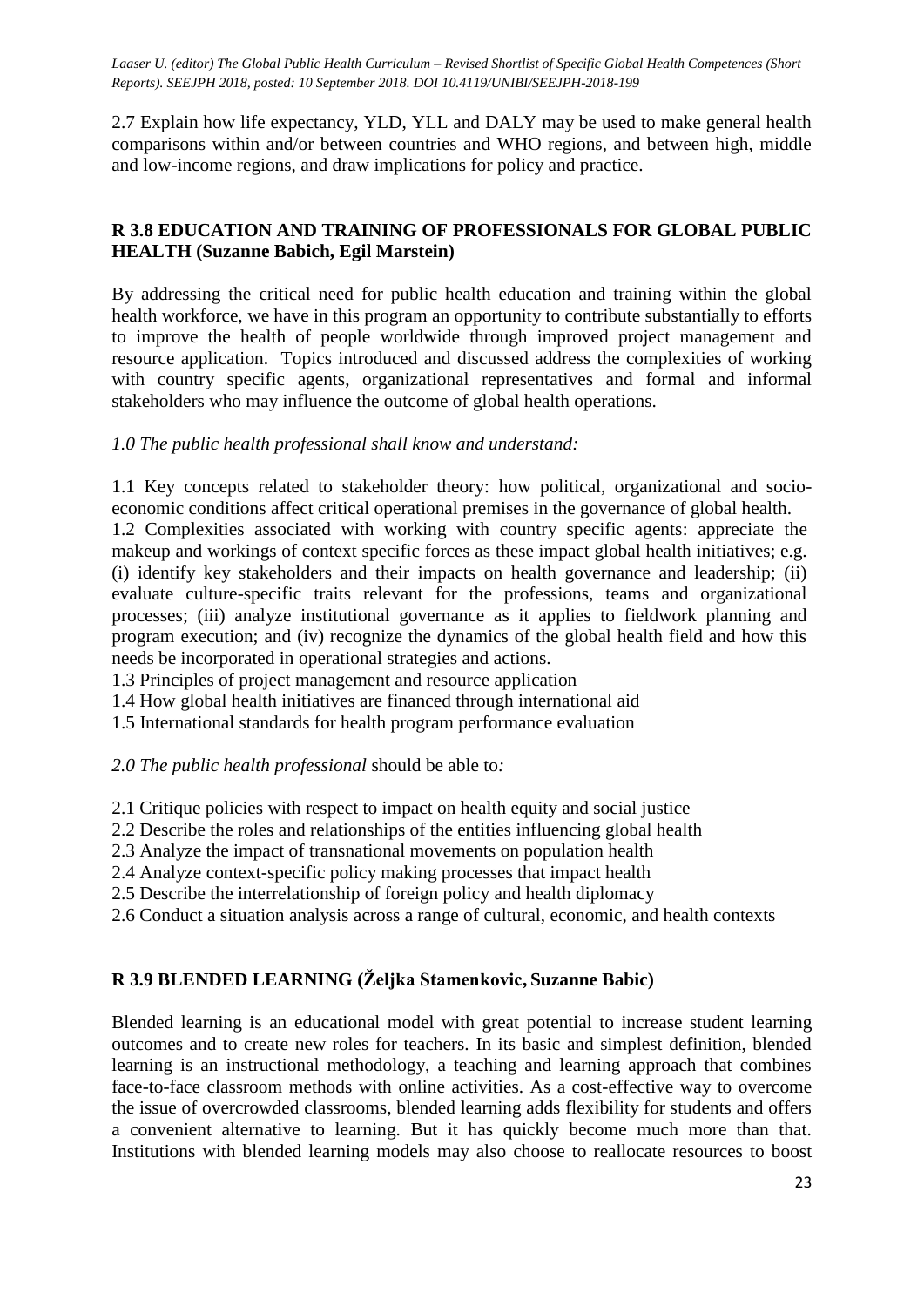student achievement outcomes. The question of how to blend face-to-face and online instruction effectively is one of the most important we can consider as we move into the future.

#### *1.0 The public health professional shall know and understand:*

1.1 Main concept of blended learning and 4 basic blended learning models: (1) Rotation model, (2) Flex model, (3) A La Carte model and (4) Enriched Virtual model.

1.2 The differences between blended learning models and when each model should be applied.

1.3 How to integrate face-to-face and online learning in order to improve the learning outcomes.

1.4 How to implement and successfully accomplished blended learning process.

1.5 The main drivers of blended learning.

1.6 The advantages and disadvantages of blended learning for teachers.

1.7 The advantages and disadvantages of blended learning for students.

1.8 How global trends in technology may affect blended learning in public health.

*2.0 The public health professional shall be able to:*

2.1 Use the technology tools and resources in order to support blended learning.

2.2 Work in different environments and have the flexible time schedule.

2.3 Know when blended learning is the best choice for the particular course.

2.4 Design a successful blended learning strategy and identify methods for assuring successfully accomplished blended learning process.

2.5 Target learning opportunities and act as a learning facilitator.

2.6 Constantly support students who are learning different things, at different paces, through different approaches.

## **R 3.10 GLOBAL HEALTH LAW (Joaquin Cayon)**

Transnational public health problems have been traditionally addressed through international health law whose proper implementation faces two important handicaps: the absence of an international authority that can enforce it, and the absence of a comprehensive concept. Despite this, international agreements and treaties are among the most important intermediate public health goods because they provide a legal foundation for many other intermediate products with global public health benefits. Nowadays, according to the emergence of the idea of global public health, a new concept -"Global Health Law"- has been born. There is an important distinction between international health law and Global Health Law. International health law connotes a more traditional approach derived from rules governing relations among states. On the other hand, Global Health Law is developing an international structure based on the world as a community, not just a collection of nations. There is also an important international trend leaded by some prestigious scholars who have urged adoption of a legally binding global health treaty: a framework convention on global health grounded in the right to health. In this context, an interdisciplinary approach to global public health inevitably requires the study of Global Health Law for any healthcare professional. It is undoubtedly necessary to study and analyse the emergence and development of Global Health Law just because it arises as an important tool to address the phenomenon of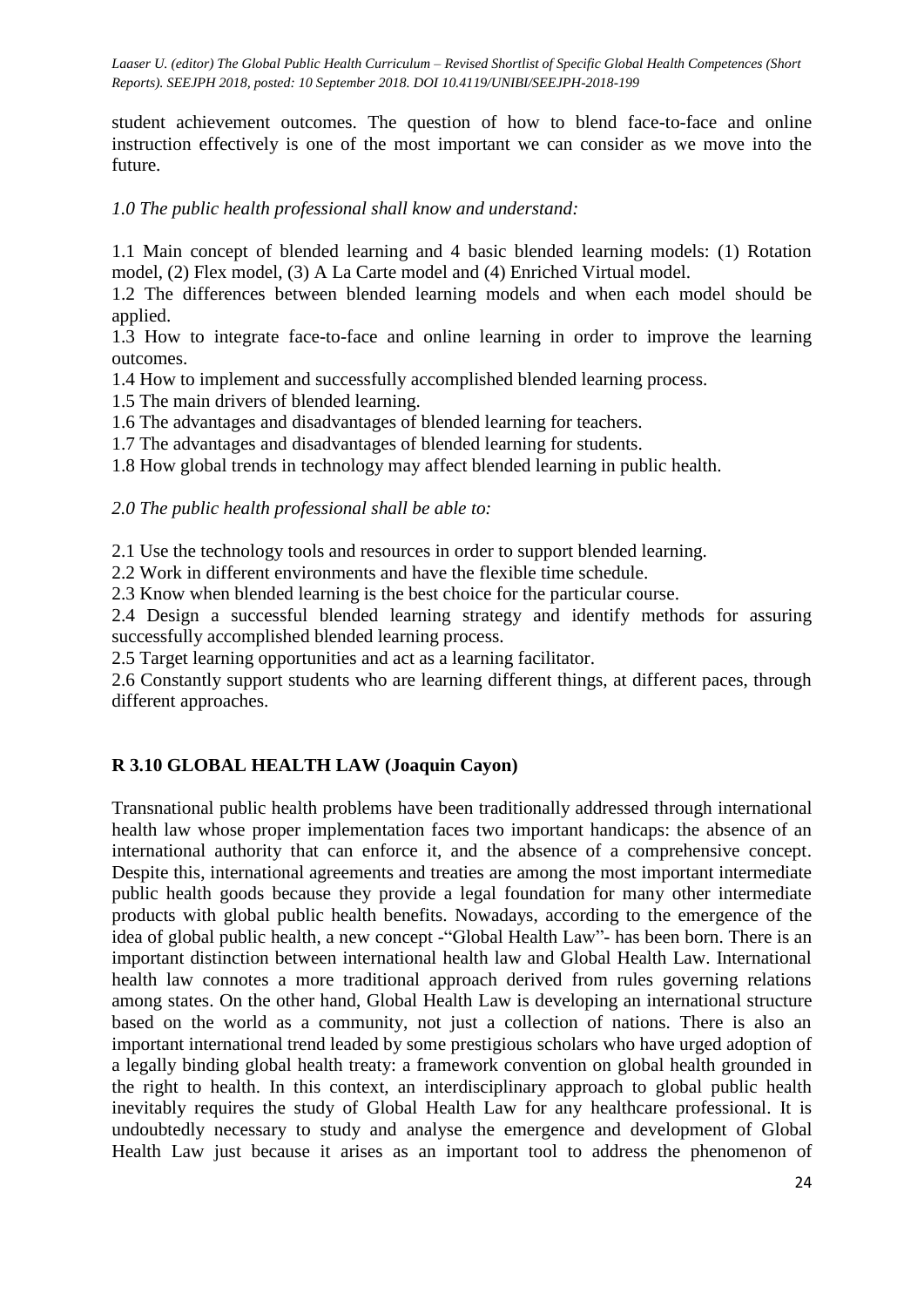globalization of health. In this regard, the future of global public health is directly dependent on the strength of Global Health Law understood in a comprehensive way.

*1.0 The public health professional shall know and understand:*

1.1 Theoretical and conceptual basis of Global Health Law.

1.2 The rationale of studying Global Health Law.

1.3 The increasingly interactive relationship between Global Health Law and Global Public Health.

1.4 The role of Global Health Law as an important tool to deal with the phenomenon of globalization of health.

1.5 Differences between International Health Law, Global Health Law and Global Health Jurisprudence.

1.6 How Global Health Diplomacy brings together the disciplines of public health, international law and economics and focuses on negotiations that manage the global policy environment for health.

1.7 How International Trade Law, International Labour Law and International Humanitarian Law impact on national health systems.

*2.0 The public health professional shall be able to:*

2.1 Demonstrate a basic understanding of the relationship between Global Health Law and Global Public Health.

2.2 Develop skills for critical analysis of legal data and health information.

2.3 Develop critical thinking skills and explore critically health systems from a legalnormative perspective.

2.4 Do literature review and critical reading for globalization of health and the role of law.

2.5 Identify the main international treaties on communicable disease control*,* world trade, environmental protection and working conditions that impact on public health.

2.6 Employ a comprehensive and multidisciplinary approach for the analysis of the role of global law as a determinant of health.

2.7 Compare differences between national and international legal framework on public health and develop proposals to improve health legislation both at national and international level.

2.8 Identify key points to be included in a future global framework on public health.

#### **R 3.11 HUMAN RIGHTS AND HEALTH (Fiona Haigh)**

Human Rights and Health are intrinsically linked. Health policies and practice can impact positively or negatively on rights and in turn human rights infringements and enhancements can influence health. Increasingly human rights based approaches are being used to strengthen public health policies and programmes and as a powerful tool to advocate for the action on the social determinants of health.

#### *1.0 The public health professional shall know and understand:*

1.1 The key human rights concepts and the UN treaty system.

1.2 The relationship between health and human rights.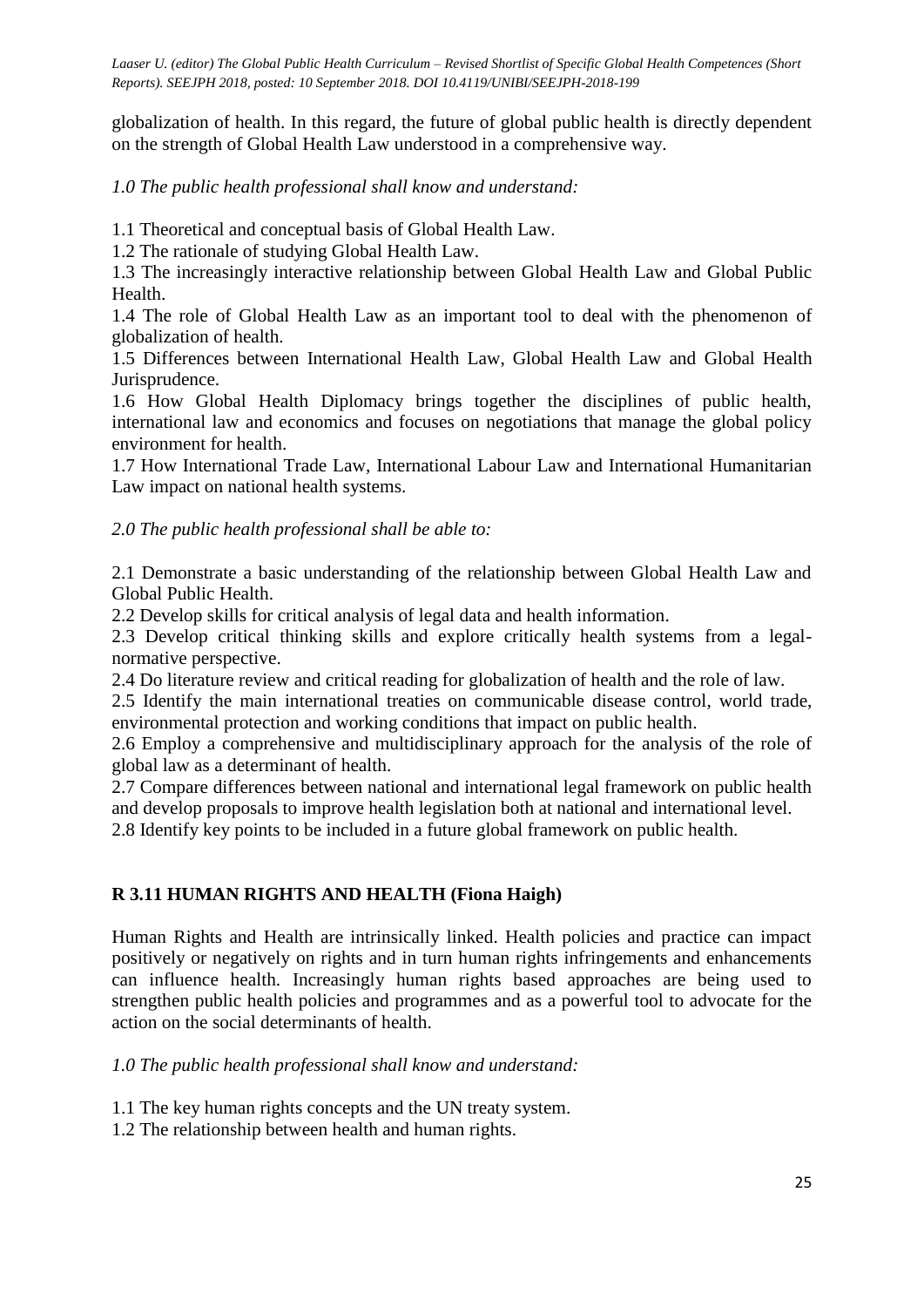1.3 How social, economic, political and cultural factors may affect an individual's or community's right to health services (e.g. availability, accessibility, affordability, and quality).

1.4 The rationale for using human rights based approaches to health.

1.5 The relevance of human rights to global public health.

1.6 The key values in population ethics and the limitations of the utilitarian principle. In the implementation of public health programmes.

*The public health professional shall be able to:*

2.1 Analyse the right to health and how this right is defined under international agreements such as the United Nations' Universal Declaration of Human Rights or the Declaration of Alma-Ata.

2.2 Introduce the main objective of policies and programmes with regard to the fulfilment of human rights.

2.3 To identify rights holders and duty bearers, and the capacities of rights holders to make claims on duty bearers to meet their obligations.

2.4 Operationalise in public health programmes the principles of population ethics as there are e.g. solidarity, equity, efficiency, respect for autonomy, and justice.

2.5 Initiate collaborative efforts of multiple disciplines working locally, nationally, and globally, to achieve the best health and well-being.

#### **R 3.12 GLOBAL FINANCIAL MANAGEMENT FOR HEALTH (Ulrich Laaser)**

World population growth takes place predominantly in the poor countries of the South whereas most of the resources are available in the North. The economic inequalities are related to key health indicators. Although Official Development Assistance (ODA) and Development Assistance for Health (DHA) grew considerable during the last decade the objective of 0.7% of the Northern GDP to be transferred to the South has not been reached by far. In order to correct the main weaknesses the international community agreed on the socalled Paris indicators but failed the set timelines. The underlying reasons may be sought in the fragmentation and incoherence of international financial assistance.

*1.0 The public health professional shall know and understand:*

1.1 The major social and economic determinants of health and their effects on the access to and quality of health services and on differences in morbidity and mortality between and within countries.

1.2 The deeper reasons for the gap in wealth between the South and the North corresponding to vast disparities in standards of living, health, and opportunities.

1.3 The structures of international financial management in the health sector and their terminology as for example ODA and DAH

1.4 The five principles of the Paris Declaration on Aid Effectiveness and the results of the subsequent conferences.

1.5 The key global strategies to reduce the North-South gap including SDG 3.

1.6 How to analyse the critical aspects of loans to developing countries regarding intergenerational effects, and monetary back flows to the donors for experts and equipment.